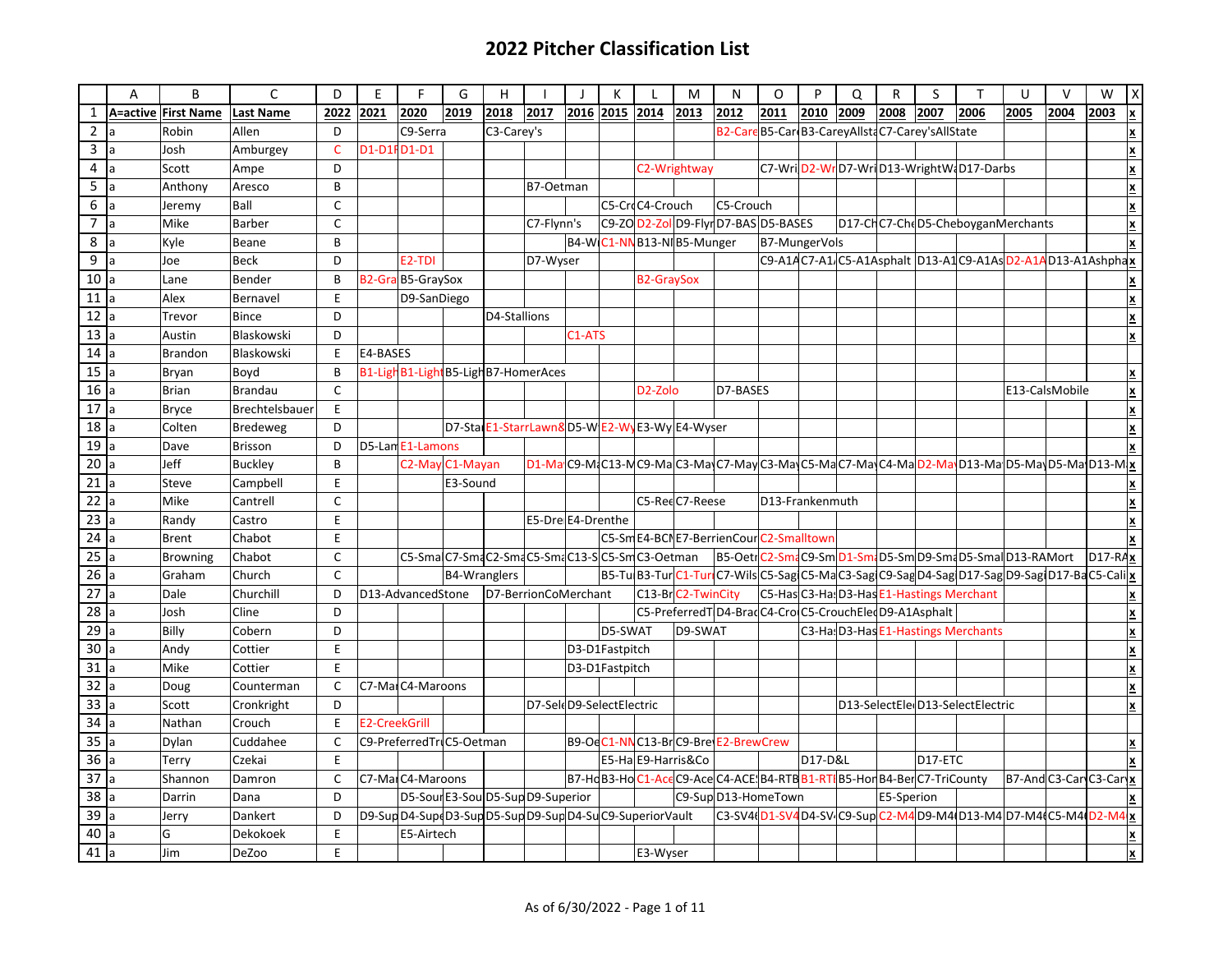|                 | A | B                   | $\mathsf{C}$     | D              | E                   | F                                                                       | G                       | H                     |                | $\mathbf{I}$ | К              |                              | M           | N                                                                           | $\circ$                | P          | Q                | R                   | S                                        | T                                                                                                    | $\cup$ | $\vee$        | W                                 | X |
|-----------------|---|---------------------|------------------|----------------|---------------------|-------------------------------------------------------------------------|-------------------------|-----------------------|----------------|--------------|----------------|------------------------------|-------------|-----------------------------------------------------------------------------|------------------------|------------|------------------|---------------------|------------------------------------------|------------------------------------------------------------------------------------------------------|--------|---------------|-----------------------------------|---|
| $\mathbf{1}$    |   | A=active First Name | <b>Last Name</b> | 2022           | 2021                | 2020                                                                    | 2019                    | 2018                  | 2017           |              | 2016 2015 2014 |                              | 2013        | 2012                                                                        | 2011                   | 2010       | 2009             | 2008                | 2007                                     | 2006                                                                                                 | 2005   | 2004          | 2003                              |   |
| 42              |   | Nate                | Dezwaan          | E              |                     |                                                                         | E4-BradleyBraves        |                       |                |              |                |                              |             |                                                                             |                        |            |                  |                     |                                          |                                                                                                      |        |               |                                   |   |
| 43              |   | Bryan               | Diemer           | $\mathsf{C}$   |                     |                                                                         | C3-McID2-McBain         |                       |                |              |                |                              |             |                                                                             |                        |            |                  |                     |                                          |                                                                                                      |        |               |                                   |   |
| $44$ a          |   | Matt                | Diemer           | $\mathsf C$    |                     | C3-MclC3-McBC3-MclD2-MclD4-McBain                                       |                         |                       |                |              |                | C4-MoD1-McNally's            |             |                                                                             |                        |            |                  |                     |                                          |                                                                                                      |        |               |                                   |   |
| 45a             |   | Greg                | Dilliner         | $\mathsf{C}$   |                     | C1-MajoD2-MajD9-MajD5-SWD7-SVD5-SWC5-PreferredTrucking D3-GLC           |                         |                       |                |              |                |                              |             |                                                                             |                        |            |                  |                     |                                          | D17-HaD3-LudD13-M E9-Ludir E3-Ludington                                                              |        |               |                                   | X |
| 46              |   | Andy                | Dillon           | $\mathsf{C}$   |                     |                                                                         | C9-Cro C1-Cro C4-Crouch |                       |                |              |                |                              |             | E3-AS E7-ASN D9-ASN D13-ASM                                                 |                        |            |                  |                     |                                          |                                                                                                      |        |               |                                   |   |
| $\overline{47}$ |   | Kevin               | Dirschell        | $\mathsf{C}$   |                     |                                                                         |                         |                       |                |              |                | C4-Cro C7-Cr C5-Cr C4-Crouch |             | C5-CrouC4-CrouchElect                                                       |                        |            |                  |                     | C5-CaryTrucking                          |                                                                                                      |        |               |                                   | X |
| 48a             |   | Doug                | Donkelman        | D              | D <sub>2</sub> -RFG |                                                                         |                         |                       |                |              |                |                              |             |                                                                             |                        |            |                  |                     |                                          |                                                                                                      |        |               |                                   |   |
| 49              |   | Jeff                | Doyle            | D              |                     | D9-Sup D4-Sup D3-Superior                                               |                         |                       |                |              |                |                              |             |                                                                             |                        |            |                  |                     |                                          | D3-Sin E2-Sim E7-Thompson E9-Extremelnsulation                                                       |        |               | $D3-Riv(x)$                       |   |
| 50 a            |   | Tyler               | Dudley           | $\mathsf{C}$   |                     |                                                                         |                         |                       |                |              |                |                              |             |                                                                             |                        |            |                  |                     |                                          |                                                                                                      |        |               |                                   |   |
| 51              |   | Doyle               | Dustin II        | E              |                     | E3-Bay E5-BASE E5-BASES                                                 |                         |                       |                |              |                |                              |             | E5-Harris&CoD9-DusD7-BASD5-BASD7-BAD17-HaD4-BCPizza                         |                        |            |                  |                     |                                          | D4-LTLCD2-LTLC                                                                                       |        |               |                                   |   |
| 52              |   | <b>Brian</b>        | Edwards          | B              | C1-Labadie          |                                                                         |                         |                       |                |              |                |                              |             | B7-Ac B3-Ho C1-Ace C9-Ace C4-ACES                                           |                        |            |                  |                     |                                          |                                                                                                      |        |               |                                   |   |
| 53 a            |   | <b>Brandon</b>      | Elser            | D              |                     |                                                                         |                         |                       |                |              |                |                              | C9-Crouch   |                                                                             |                        |            |                  |                     |                                          |                                                                                                      |        |               |                                   |   |
| 54a             |   | Kyle                | Engle            | $\mathsf{C}$   |                     | C5-Bre C7-Brev C4-ATS B5-ATS                                            |                         |                       |                |              |                |                              |             | C1-ATD1-ATC9-ATSD2-ATSD9-ATSD9-ATSD7-ATD17-AUD13-AuburnBuzz                 |                        |            |                  |                     |                                          |                                                                                                      |        |               |                                   |   |
| 55a             |   | Rick                | Engle            | $\mathsf{C}$   |                     |                                                                         |                         |                       |                |              |                |                              |             | C5-SerrC3-CarrC3-CarrC5-Ca B7-Ca B4-Car B5-Car B2-CareyAllState             |                        |            |                  |                     |                                          | <b>B1-Twi</b> B2-Copp B3-Coppens                                                                     |        |               | $ B7-Buz $ <u>x</u>               |   |
| 56              |   | Corey               | Essenberg        | D              |                     |                                                                         |                         |                       |                |              |                |                              |             | $C2$ -EJ                                                                    |                        |            |                  |                     | D2-EJIVD5-EJI D9-EastJordanIronWorks     |                                                                                                      |        | C13-JN D9-JNC |                                   |   |
| 57a             |   | Josh                | Eurich           | D              |                     | D3-MuC7-MunE5-BASES                                                     |                         |                       |                |              |                |                              |             |                                                                             |                        |            |                  |                     |                                          |                                                                                                      |        |               |                                   |   |
| 58              |   | Peter               | Finn             | $\mathsf C$    |                     |                                                                         |                         | C3-CardC3-Carey's     |                |              |                |                              |             |                                                                             |                        |            |                  |                     |                                          |                                                                                                      |        |               |                                   |   |
| 59              |   | Andy (Ken)          | Fortin           | D              |                     |                                                                         |                         |                       |                |              |                |                              |             | D2-Marquett C5-MarD2-MarD4-MarquetteFence                                   |                        |            |                  |                     |                                          |                                                                                                      |        |               |                                   |   |
| 60              |   | Greg                | Fowler           | D              |                     |                                                                         |                         | D4-Stallions          |                |              |                |                              |             |                                                                             |                        |            |                  |                     |                                          |                                                                                                      |        |               |                                   |   |
| 61 a            |   | Tim                 | Galloway         | E              |                     |                                                                         |                         |                       |                |              |                |                              |             | D11-GraylingMooseD3-McO5-McND17-MD13-WE1-WoOE9-Woodhaven                    |                        |            |                  |                     |                                          |                                                                                                      |        |               | E <sub>13</sub> -Air <sub>x</sub> |   |
| $62$ a          |   | Andrew              | Gilbert          | D              |                     | D13-AdD3-HiTeD9-BerrienCouD5-SWAT                                       |                         |                       |                |              |                |                              | E3-Lohrberg |                                                                             |                        |            |                  |                     |                                          |                                                                                                      |        |               |                                   |   |
| 63              |   | Doug                | Gillis           | B              |                     |                                                                         |                         | B7-Bre B4-GraySox     |                |              |                |                              |             |                                                                             |                        |            |                  |                     |                                          |                                                                                                      |        |               |                                   |   |
| 64              |   | Kenton Zip          | Gleason          | E              |                     |                                                                         |                         |                       |                |              |                | E7-HerbertRoofing            |             |                                                                             | E7-NiclD17-ND17-Nick's |            |                  |                     |                                          | E13-Richville                                                                                        |        |               |                                   |   |
| 65              |   | Kyle                | Gnatkowski       | $\mathsf{C}$   |                     | B3-Tiff B3-Tiffa B3-Tiff B4-Tiff B7-Tiffany's                           |                         |                       |                |              |                |                              |             |                                                                             |                        |            |                  |                     |                                          |                                                                                                      |        |               |                                   |   |
| $66$ a          |   | Spencer             | Goodyear         | E              |                     |                                                                         |                         |                       |                |              |                | E3-Ba E5-Sp E3-Wyser         |             |                                                                             |                        |            |                  |                     | E9-Free E13-Freeportl E13-Area Merchants |                                                                                                      |        |               |                                   |   |
| 67a             |   | Adam                | Grote            | E              |                     |                                                                         |                         |                       |                |              |                | D11-GraylingMoose            |             |                                                                             |                        | E13-Hansel |                  |                     |                                          |                                                                                                      |        |               |                                   |   |
| 68              |   | Mike                | Gruppen          | $\mathsf{C}$   |                     |                                                                         |                         |                       |                |              |                | B7-Oetman C3-OeC3-Oetman     |             | B5-Oetr B7-Oet C2-Oetman                                                    |                        |            |                  | D13-Airtech         |                                          |                                                                                                      |        |               |                                   |   |
| 69              |   | Jon                 | Gwizdala         | $\overline{B}$ |                     |                                                                         |                         |                       |                |              |                |                              |             | B7-Bre B2-Bre B7-Blu B5-Tu B4-Car B2-Blue B7-UTD                            |                        |            |                  | D13-BaE13-Richville |                                          |                                                                                                      |        |               |                                   |   |
| 70a             |   | Jason               | Hadley           | $\mathsf{C}$   |                     |                                                                         |                         |                       |                |              |                |                              |             |                                                                             |                        |            |                  |                     |                                          | C2-J2 C7-J2 C7-J2T D1-J2T D5-Coa D7-Am D9-Am D9-Del D7-SO C9-Sma C5-SOS                              |        |               | C9-Del B5-Del x                   |   |
| 71              |   | <b>Nick</b>         | Hamari           | D              |                     |                                                                         |                         |                       |                |              |                |                              |             |                                                                             |                        |            |                  |                     |                                          | D4-ChaD7-ChaD5-ChaD11-QD4-Cho7-ChaD4-ChaD9-ChampionGD13-COD13-ChD5-ChaD9-ChaE1-ChanE9-Champion       |        |               |                                   |   |
| $\overline{72}$ |   | Stu                 | Hancock          | D              |                     |                                                                         |                         |                       |                |              | C9-ZOLO        |                              | B4-EJ       | $C2-EJ$                                                                     | D5-BASES               |            |                  |                     |                                          | D17-CHC7-CheD5-CheD9-Cheboygan D3-CheD13-CHX                                                         |        |               |                                   |   |
| 73              |   | Jason               | Hanker           | D              |                     |                                                                         |                         |                       | D13-TimberOaks |              |                |                              |             |                                                                             |                        |            |                  |                     |                                          |                                                                                                      |        |               |                                   |   |
| $74$ a          |   | Jordan              | Harascwicz       | E              | E3-BaySox           |                                                                         |                         |                       |                |              |                |                              |             |                                                                             |                        |            |                  |                     |                                          |                                                                                                      |        |               |                                   |   |
| 75a             |   | Mark                | Hardy            | D              |                     | <b>E1-A&amp;E E4-A&amp;B</b>                                            |                         | D5-Sup E2-Glastenders |                |              |                |                              |             |                                                                             |                        |            |                  |                     |                                          |                                                                                                      |        |               |                                   |   |
| 76a             |   | <b>Brian</b>        | Harris           | $\mathsf{C}$   |                     | B4-Stonehouse B5-Stor C2-Marc5-Jackson's C9-PaisC5-MarD2-MarquetteFence |                         |                       |                |              |                |                              |             |                                                                             |                        |            |                  |                     |                                          |                                                                                                      |        |               |                                   |   |
| $\overline{77}$ |   | Cody                | Harris           | B              |                     | <b>B5-Wranglers</b>                                                     |                         |                       |                |              |                |                              |             |                                                                             |                        |            |                  |                     |                                          |                                                                                                      |        |               |                                   |   |
| $\overline{78}$ |   | Corey               | Haubenstricker   | E              |                     |                                                                         |                         |                       |                |              |                |                              |             | E3-Rich E4-Richville E7-Ke E5-Key E5-Rich E4-Timu E9-Rich D9-Rocket Bowling |                        |            |                  |                     |                                          | D17-MikesConst                                                                                       |        |               |                                   |   |
| 79a             |   | Larry               | Hayes            | E              |                     |                                                                         |                         |                       |                |              |                |                              |             |                                                                             |                        |            |                  |                     |                                          | E4-BradleyBra\E5-Drenthe E5-SportsTap E5-Thornapple E3-Tho[E5-Thornapple E9-Thornapple E7-Thornapple |        |               |                                   |   |
| 80              |   | Greg                | Heath Jr.        | $\overline{B}$ |                     |                                                                         |                         |                       |                |              |                |                              |             | B5-Sna B1-Sna B1-Sna B2-W B4-Wr C2-Wr C5-WrightWay                          |                        |            | E1-HastingsMoose |                     |                                          |                                                                                                      |        |               |                                   | X |
| 81              |   | Paul                | Hendriksma       | E              |                     | D9-BraD2-BravE2-TDI                                                     |                         |                       |                |              |                | E3-BarryCountyHuskies        |             |                                                                             |                        |            |                  |                     |                                          | E13-Priority                                                                                         |        |               |                                   |   |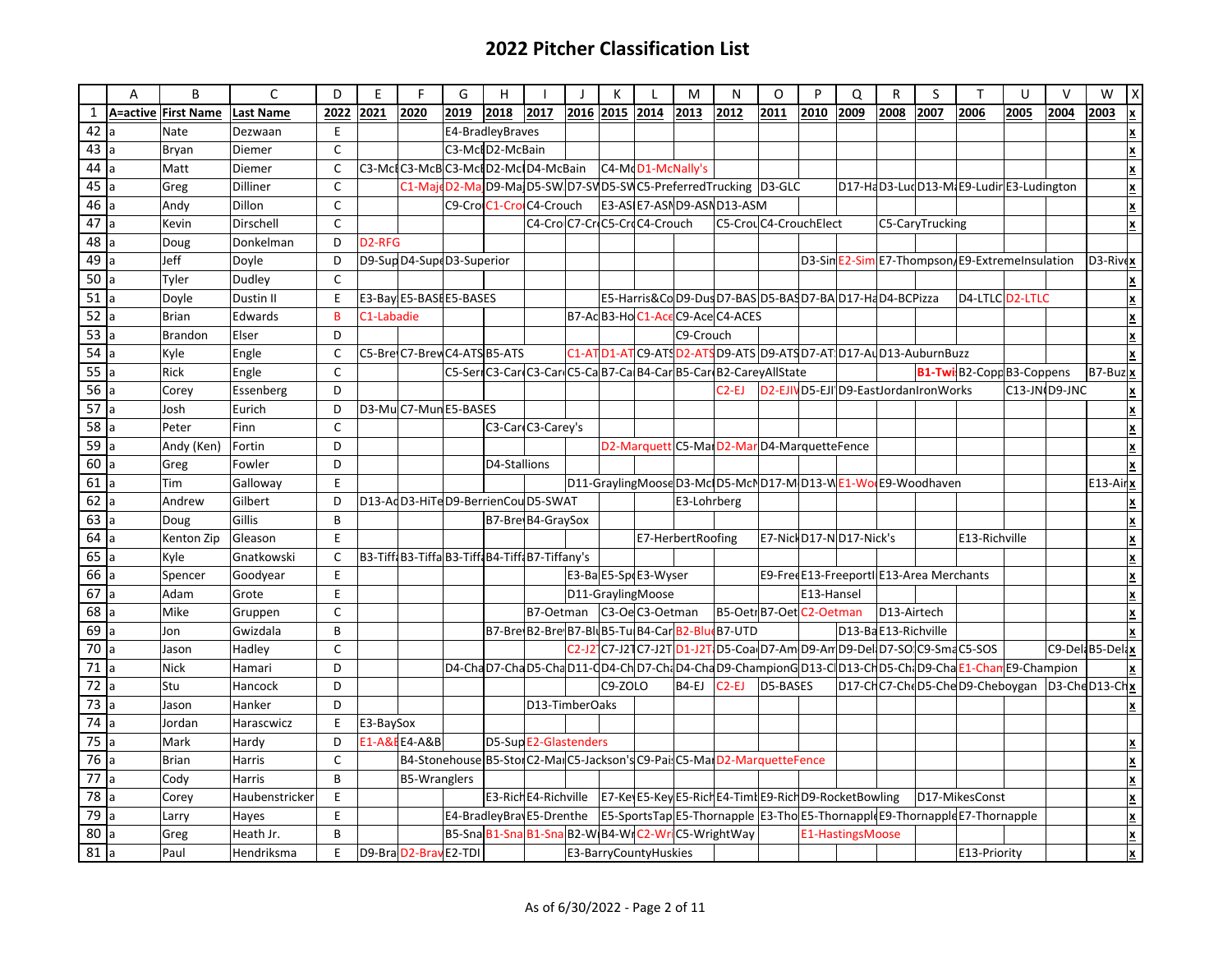|                    | A   | B                   | C                | D            | E          | F                                                                                   | G             | H                    |                                   | $\mathbf{I}$ | К                  | $\mathbf{I}$            | M                        | N                                  | $\circ$ | P              | Q         | $\mathsf{R}$        | S                                        | $\mathsf{T}$                                                                                                   | U            | $\vee$                 | W           | X                        |
|--------------------|-----|---------------------|------------------|--------------|------------|-------------------------------------------------------------------------------------|---------------|----------------------|-----------------------------------|--------------|--------------------|-------------------------|--------------------------|------------------------------------|---------|----------------|-----------|---------------------|------------------------------------------|----------------------------------------------------------------------------------------------------------------|--------------|------------------------|-------------|--------------------------|
| $\mathbf{1}$       |     | A=active First Name | <b>Last Name</b> | 2022         | 2021       | 2020                                                                                | 2019          | 2018                 | 2017                              |              | 2016 2015 2014     |                         | 2013                     | 2012                               | 2011    | 2010           | 2009      | 2008                | 2007                                     | 2006                                                                                                           | 2005         | 2004                   | 2003        | X                        |
| 82                 |     | Tom                 | Hendriksma       | E            | E5-Ausra   |                                                                                     |               |                      |                                   |              |                    |                         |                          |                                    |         |                |           |                     |                                          |                                                                                                                |              |                        |             |                          |
| 83                 |     | Collin              | Hetzner          | E            |            |                                                                                     |               |                      |                                   |              |                    |                         | E7-Millington            |                                    |         |                |           |                     |                                          |                                                                                                                |              |                        |             | X                        |
| 84                 |     | Zach                | Heyse            | C            |            |                                                                                     |               |                      |                                   |              |                    | C9-Schaefer             |                          |                                    |         |                |           |                     |                                          |                                                                                                                |              |                        |             |                          |
| 85                 | la. | Billy               | Hill             | $\mathsf{C}$ |            | C7-Stol B4-Stonehouse                                                               |               |                      |                                   |              |                    |                         |                          |                                    |         |                |           |                     |                                          |                                                                                                                |              |                        |             | X                        |
| 86                 |     | Ryan                | Hilliard         | $\mathsf C$  |            | C9-Serra                                                                            |               |                      |                                   |              |                    |                         |                          |                                    |         |                |           |                     |                                          |                                                                                                                |              |                        |             | X                        |
| $\overline{87}$    |     | Ross                | Hinkle           | E            | E5-Ausra   |                                                                                     |               |                      |                                   |              |                    |                         |                          |                                    |         |                |           |                     |                                          |                                                                                                                |              |                        |             |                          |
| $\overline{88}$    |     | Craig               | Histed           | D            |            |                                                                                     | C9-Munger     |                      | D9-MuC9-MIC9-Munger               |              |                    |                         |                          | B5-Mu B5-Mur B7-Mu C1-Mu D2-Munger |         |                |           |                     | D7-Munger                                |                                                                                                                |              |                        |             | X                        |
| 89                 | la. | Sean                | Hoffman          | B            |            |                                                                                     |               | B2-MicB3-Mickeys     |                                   |              | <b>B3-ReeseA's</b> |                         |                          | B3-Big/C1-BigApple                 |         |                |           |                     |                                          |                                                                                                                |              |                        |             | X                        |
| 90                 |     | Paul                | Hoisington Jr    | $\mathsf{C}$ | C5-Brewers |                                                                                     |               |                      | B5-ATS B5-Ree B5-Tif B2-Tiffany's |              |                    |                         |                          |                                    |         |                |           |                     |                                          | B1-TriC B2-TriC B4-Bar C2-BCC C9-BCC4-BCC C3-BCCI D1-Barts                                                     |              |                        |             | ×                        |
| 91                 |     | Trevor              | Hoon             | E            |            |                                                                                     |               |                      | E3-Sou E5-MI E4-Mr. Electric      |              |                    |                         |                          |                                    |         |                |           |                     | D3-HastingsMerchants                     |                                                                                                                |              |                        |             | X                        |
| 92                 |     | Jeremy              | Howard           | D            |            |                                                                                     | D7-Holt/Mason |                      |                                   |              |                    |                         |                          |                                    |         |                |           |                     |                                          |                                                                                                                |              |                        |             | X                        |
| 93 $a$             |     | Kyle                | Hull             | F            |            |                                                                                     |               |                      |                                   |              |                    |                         |                          | E7-Millington                      |         |                |           |                     |                                          |                                                                                                                |              |                        |             | X                        |
| 94                 |     | Keith               | <b>Hutchins</b>  | D            |            |                                                                                     |               |                      |                                   |              |                    |                         |                          | C7-Berkenpas                       |         |                | C5-Oetman |                     |                                          |                                                                                                                |              |                        |             |                          |
| 95                 |     | <b>Nick</b>         | Karazewski       | E            |            |                                                                                     | E5-BASES      |                      |                                   |              |                    |                         |                          |                                    |         |                |           |                     |                                          |                                                                                                                |              |                        |             |                          |
| 96                 |     | Rich                | Karki            | D            |            |                                                                                     |               |                      |                                   |              | C5-Jackson'sPit    |                         | D7-Paisano's             |                                    |         |                |           |                     |                                          |                                                                                                                |              |                        |             |                          |
| $\overline{97}$    |     | Ben Lou             | Kelly            | E            |            |                                                                                     |               |                      | E5-Car E5-Roberts                 |              |                    |                         |                          | D4-CarD13-CaD9-CaryD13-CaD17-ASM   |         |                |           |                     |                                          |                                                                                                                |              |                        | $D9$ -Kellx |                          |
| 98                 | ıа  | Jeff                | Kelly            | D            |            |                                                                                     |               | D4-Stallions         |                                   |              |                    |                         |                          |                                    |         |                |           |                     |                                          |                                                                                                                |              |                        |             | X                        |
| 99                 |     | Scott               | Kelly            | E            |            | E4-BAS E5-BASE E5-BASES                                                             |               |                      |                                   |              |                    |                         |                          |                                    |         |                |           | E13-BASES           |                                          | D13-BASES                                                                                                      |              |                        |             |                          |
| $\overline{100}$ a |     | Sean                | Kelly            | B            |            | B1-LighB1-LightB5-LighB2-LighB5-LighB5-Lightning                                    |               |                      |                                   |              |                    |                         |                          |                                    |         |                |           | A1-LighB1-Lightning |                                          |                                                                                                                |              | B1-Spo B1-Spo C1-Spo x |             |                          |
| $\overline{101}$ a |     | Trevor              | Kelly            | $\mathsf{C}$ |            |                                                                                     |               |                      |                                   |              |                    |                         |                          |                                    |         |                |           |                     |                                          |                                                                                                                |              |                        |             |                          |
| 102a               |     | Tyler               | Kelly            | B            |            |                                                                                     |               |                      | <b>B1-Snappers</b>                |              |                    |                         |                          |                                    |         |                |           |                     |                                          | B1-Thu B2-Thu B4-Neil C1-Neil C5-Neil C7-Neitz D17-Ke D13-Ke D9-Kell x                                         |              |                        |             |                          |
| 103a               |     | Colin               | Kerry            | D            |            |                                                                                     |               |                      |                                   |              |                    | D5-MOST                 |                          |                                    |         |                |           |                     |                                          |                                                                                                                |              |                        |             | X                        |
| $\overline{104}$ a |     | Kurt                | Kerry            | D            |            |                                                                                     |               |                      |                                   |              |                    |                         | E2-MOST                  |                                    |         |                |           |                     |                                          |                                                                                                                |              |                        |             | $\underline{\mathbf{x}}$ |
| 105a               |     | Shawn               | Kerry            | D            |            | C7-Stonehouse                                                                       |               |                      | B5-Stonehouse                     |              |                    |                         | D5-MCE2-MOST             |                                    |         | E7-MOST        |           |                     |                                          |                                                                                                                |              |                        |             | X                        |
| 106a               |     | Adam                | Kirkpatrick      | C            |            |                                                                                     |               |                      |                                   |              |                    |                         | C7-PreferredTrucking     |                                    |         |                |           |                     |                                          |                                                                                                                |              |                        |             | X                        |
| 107a               |     | Jim                 | Klug             | E            |            |                                                                                     |               |                      |                                   |              |                    |                         | E9-Dustin                |                                    |         |                |           |                     |                                          |                                                                                                                | E3-Ludington |                        |             | X                        |
| $\overline{108}$ a |     | Wayne               | Koshmider        | $\mathsf{C}$ |            | C5-SmaC5-SmaC7-Smalltown                                                            |               |                      |                                   |              |                    |                         |                          |                                    |         |                |           |                     |                                          |                                                                                                                |              |                        |             | X                        |
| $\overline{109}$ a |     | Todd                | Krager           | D            |            | E1-A&EE4-A&B D5-Glastender                                                          |               |                      |                                   |              |                    |                         |                          |                                    |         |                |           |                     |                                          |                                                                                                                |              |                        |             |                          |
| 110a               |     | Ryan                | Labine           | C            |            |                                                                                     |               |                      |                                   |              |                    | C9-M. D2-M. C13-M B4-EJ |                          |                                    |         |                |           |                     | C1-Fati D1-Fat D4-Fat D9-Cal'sPartyStore |                                                                                                                |              |                        |             |                          |
| 111a               |     | David               | Lach             | $\mathsf{C}$ |            |                                                                                     |               |                      |                                   |              |                    |                         | C2-Schaefer C4-Wranglers |                                    |         |                |           |                     | B5-UptoDate                              |                                                                                                                |              |                        |             |                          |
| 112a               |     | Zach                | Lach             | C            |            | B5-WraB5-WraB4-WraB9-WraB3-WraB4-WC2-SclC9-SchC4-WraD3-MikD13-U1D9-UTDLogHomes      |               |                      |                                   |              |                    |                         |                          |                                    |         |                |           |                     |                                          |                                                                                                                |              |                        |             |                          |
| 113a               |     | Rob                 | Lancour          | D            |            | D5-TDI D5-AllS D7-Stal E1-StarrLawn8 E2-Co E5-Harris&Co E9-Dus D17-GL D3-GL (D5-GLC |               |                      |                                   |              |                    |                         |                          |                                    |         |                |           |                     |                                          |                                                                                                                |              |                        |             | X                        |
| 114a               |     | Scott               | Larsen           | D            |            |                                                                                     | D7-Munn       |                      |                                   | D5-Munn      |                    | D9-Munn                 |                          |                                    |         |                |           |                     |                                          |                                                                                                                |              |                        | $D17-Mx$    |                          |
| 115a               |     | Steve               | LaRoche          | $\mathsf{C}$ |            | C9-PreferredTrucking                                                                |               |                      |                                   |              |                    |                         |                          |                                    |         |                |           |                     |                                          |                                                                                                                |              |                        |             |                          |
| 116a               |     | Tim                 | Larson           | D            |            | D7-FoxChevrolet                                                                     |               |                      |                                   |              |                    |                         | E1-Munn                  |                                    |         | E5-Mul E9-Munn |           | E5-Munn             |                                          | D17-MuD17-Munn                                                                                                 |              |                        |             | X                        |
| $\overline{117}$ a |     | Jordan              | Lechowicz        | E            |            | D9-FlyrD7-FlynD5-Flynns                                                             |               |                      |                                   |              |                    | D1-FlyC9-FlyE2-Flynn's  |                          |                                    |         |                |           |                     |                                          |                                                                                                                |              |                        |             | X                        |
| 118a               |     | Rob                 | Lewis            | C            |            |                                                                                     |               |                      |                                   |              |                    | C4-Crouch               |                          | C5-Crouch                          |         |                |           |                     |                                          |                                                                                                                |              |                        |             |                          |
| 119a               |     | Jordan              | Lichnovsky       | E            |            |                                                                                     |               |                      | E4-Richville                      |              | E7-Keysers         |                         | E5-Richville             |                                    |         |                |           |                     |                                          |                                                                                                                |              |                        |             |                          |
| 120a               |     | Evan                | Loachridge       | E            |            |                                                                                     |               | E7-Rich E3-Richville |                                   |              |                    |                         |                          |                                    |         |                |           |                     |                                          |                                                                                                                |              |                        |             |                          |
| 121a               |     | Pete                | Loachridge       | B            |            | B3-Tiff B3-Tiffa B3-Tiff B4-Tiffanys                                                |               |                      |                                   |              |                    |                         |                          |                                    |         |                |           |                     |                                          | B5-TiflB2-TiflB1-TifflB1-TifflB3-TifflB5-TifflB5-TifflB5-TifflB5-Tiffany's  B1-TiffalB5-TifflB5-TifflB5-Tifflx |              |                        |             |                          |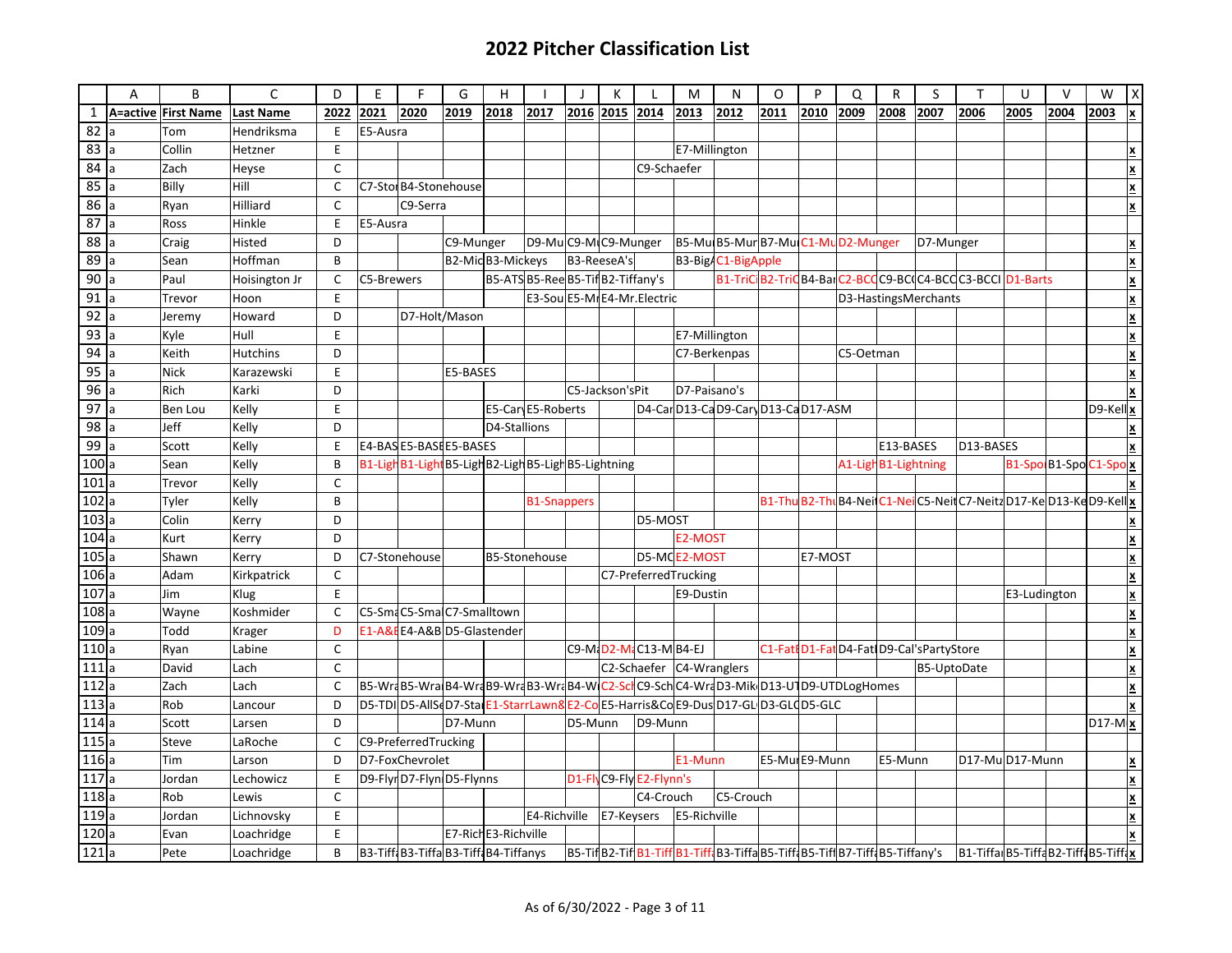|                    | A | B                   | C                | D            | E                   | F                                                                      | G                             | н    |                    |                   | к              |                                     | M           | N                                            | O                          | P          | Q            | R    | S    |                                                                                                       | U    | $\vee$            | W    | $\overline{X}$ |
|--------------------|---|---------------------|------------------|--------------|---------------------|------------------------------------------------------------------------|-------------------------------|------|--------------------|-------------------|----------------|-------------------------------------|-------------|----------------------------------------------|----------------------------|------------|--------------|------|------|-------------------------------------------------------------------------------------------------------|------|-------------------|------|----------------|
| $\mathbf{1}$       |   | A=active First Name | <b>Last Name</b> | 2022         | 2021                | 2020                                                                   | 2019                          | 2018 | 2017               |                   | 2016 2015 2014 |                                     | 2013        | 2012                                         | 2011                       | 2010       | 2009         | 2008 | 2007 | 2006                                                                                                  | 2005 | 2004              | 2003 | Ιx             |
| 122a               |   | <b>Brian</b>        | Loper            | E            |                     |                                                                        |                               |      |                    |                   |                | E1-BayStreetOrthopedics             |             |                                              |                            |            |              |      |      |                                                                                                       |      |                   |      | X              |
| 123a               |   | Todd                | Lubkemon         | B            |                     | B2-Gra B5-Gray B1-Gra B9-Gra B4-Gra B1-GraySox                         |                               |      |                    |                   |                |                                     |             |                                              |                            |            |              |      |      |                                                                                                       |      |                   |      | X              |
| 124a               |   | Dylan               | Lucas            | D            |                     |                                                                        |                               |      |                    | C9-McBain         |                |                                     |             |                                              |                            |            |              |      |      |                                                                                                       |      |                   |      | ×              |
| 125a               |   | Tyler               | Lutke            | $\mathsf{C}$ |                     |                                                                        |                               |      |                    |                   |                |                                     |             |                                              |                            |            |              |      |      | C3-McQC3-McQC3-McQD2-McQD4-McQC9-MQC4-MqD1-McD3-McQD5-McND5-McQE2-McNally's E4-McNally's E13-H&H/Jays |      |                   |      | X              |
| 126a               |   | Mac                 | Mafford          | D            | D <sub>2</sub> -RFG |                                                                        |                               |      |                    |                   |                |                                     |             |                                              |                            |            |              |      |      |                                                                                                       |      |                   |      |                |
| 127a               |   |                     | Manola           | D            |                     | D9-SanDiego                                                            |                               |      |                    |                   |                |                                     |             |                                              |                            |            |              |      |      |                                                                                                       |      |                   |      | x              |
| 128a               |   | Mark                | Manuszak         | E            |                     |                                                                        |                               |      |                    |                   |                | D5-BCE4-BCM                         |             |                                              |                            |            |              |      |      |                                                                                                       |      |                   |      | X              |
| 129a               |   | Jeff                | Mariner          | $\mathsf{C}$ |                     |                                                                        |                               |      |                    |                   |                | C7-Priority                         |             |                                              |                            |            |              |      |      |                                                                                                       |      |                   |      | x              |
| 130a               |   | David               | Marr             | E            |                     |                                                                        |                               |      |                    |                   |                |                                     |             |                                              | D9-JRConst                 |            |              |      |      |                                                                                                       |      |                   |      | ×              |
| 131a               |   | Wayne               | Maxwell          | $\mathsf{C}$ |                     | D1-D1FD1-D1                                                            | D9-D1FC5-D1FD1-D1FD3-D1D5-BCM |      |                    |                   |                |                                     |             | C2-Twi D1-Twir E5-BCN E5-BCM                 |                            |            |              |      |      |                                                                                                       |      |                   |      | ×              |
| 132a               |   | Chris               | McAuliffe        | B            |                     | C2-Reb C5-Rebe D1-Reb D3-Rebels                                        |                               |      |                    |                   |                |                                     |             | D3-MikeWest                                  |                            |            |              |      |      |                                                                                                       |      |                   |      | ×              |
| 133a               |   | Randy               | McCarty          | $\mathsf{C}$ |                     |                                                                        |                               |      |                    |                   |                |                                     |             | C4-CroC9-CroC5-Crouch                        |                            |            |              |      |      | C5-CrdC9-ShoC5-CarD1-CarD9-CaryTrucking                                                               |      |                   |      | ×              |
| 134a               |   | <b>Nick</b>         | McIntosh         | D            |                     |                                                                        |                               |      |                    |                   |                | C7-Flyr D1-FlyC9-Fly E2-Flynn's     |             |                                              | C2-EJ (2D2-EJIVD17-BCPizza |            |              |      |      |                                                                                                       |      |                   |      | X              |
| 135a               |   | Gene                | McKinstry        | $\mathsf{C}$ |                     | C7-Brev C7-Brewers                                                     |                               |      |                    |                   |                |                                     |             |                                              |                            |            |              |      |      |                                                                                                       |      |                   |      | X              |
| 136a               |   | Tyler               | McKinstry        | E            |                     |                                                                        |                               |      |                    |                   |                |                                     |             |                                              |                            |            |              |      |      |                                                                                                       |      |                   |      |                |
| 137a               |   | Taylor              | Meyering         | D            |                     | C9-OetmanExcavating   C4-Oetman                                        |                               |      |                    |                   |                |                                     |             |                                              |                            |            |              |      |      |                                                                                                       |      |                   |      | İΧ             |
| 138a               |   | Zac                 | Meyering         | D            |                     |                                                                        |                               |      |                    |                   |                |                                     |             |                                              |                            |            |              |      |      |                                                                                                       |      |                   |      |                |
| $\overline{139}$ a |   | Craig               | Miller           | $\mathsf{C}$ |                     | C9-LabaC2-Lab D1-Labadie                                               |                               |      |                    |                   |                |                                     |             |                                              |                            | D13-Post22 |              |      |      |                                                                                                       |      |                   |      | X              |
| 140a               |   | Flip                | Miller           | E            |                     | E5-BASES                                                               |                               |      |                    |                   |                |                                     |             |                                              |                            |            |              |      |      |                                                                                                       |      |                   |      |                |
| 141a               |   | Rory                | Miller           | B            |                     |                                                                        |                               |      |                    | <b>B1-GraySox</b> |                |                                     |             |                                              |                            |            |              |      |      |                                                                                                       |      |                   |      | lX.            |
| 142a               |   | Dan                 | Morovits         | D            |                     |                                                                        |                               |      |                    |                   | E2-Wyser       |                                     |             |                                              |                            |            |              |      |      |                                                                                                       |      |                   |      |                |
| 143a               |   | Mike                | Mott             | D            | D <sub>2</sub> -RFG |                                                                        |                               |      |                    |                   |                |                                     |             |                                              |                            |            |              |      |      |                                                                                                       |      |                   |      |                |
| 144a               |   | Dean                | Neitzert         | E            |                     |                                                                        |                               |      | E5-Carys/Roberts   |                   |                |                                     |             |                                              |                            |            |              |      |      |                                                                                                       |      | $D13-Ke$ D9-Kellx |      |                |
| 145a               |   | Gary                | Newland          | E            |                     |                                                                        |                               |      |                    |                   | E3-ASM         |                                     | D9-ASM      |                                              |                            |            |              |      |      | E1-ASN D17-A D9-ASN D7-ASI C7-AIcH D2-AIchi D17-Co D9-Col D13-Cdx                                     |      |                   |      |                |
| 146a               |   | David               | Nichols          | D            |                     |                                                                        |                               |      |                    |                   |                | D9-Br D3-Br D3-Stallard             |             | D4-Brad C13-Br C9-Bradley Braves             |                            |            |              |      |      | C3-BlueC5-Blues                                                                                       |      | C9-Blues          |      |                |
| 147a               |   | Ryan                | Nichols          | B            |                     | B4-San B2-Snar B5-Sna B1-Sna B2-Bre B7-BI B7-BI B5-BIU B2-BIu B4-Blues |                               |      |                    |                   |                |                                     |             |                                              |                            |            |              |      |      | B2-Blue B3-Blu B1-Twi C5-Blues C9-Blue C9-Blue C9-Blue x                                              |      |                   |      |                |
| 148a               |   | <b>Brad</b>         | O'Keefe          | E            |                     |                                                                        |                               |      |                    |                   |                | E4-Mr.Electric                      |             |                                              |                            |            |              |      |      | B5-Car B3-Car D13-SelectEle D13-SelectElectric                                                        |      |                   |      |                |
| 149a               |   | <b>Brett</b>        | O'Keefe          | D            |                     | D5-Lan E1-Lam D5-Glastender D13-Lamons E4-Mr.Electric                  |                               |      |                    |                   |                |                                     |             |                                              |                            |            |              |      |      |                                                                                                       |      |                   |      |                |
| 150a               |   | Connor              | O'Keefe          | E            |                     |                                                                        |                               |      | E3-SoundProduction |                   |                |                                     |             |                                              |                            |            |              |      |      |                                                                                                       |      |                   |      |                |
| 151a               |   | David               | O'Keefe          | D            |                     | D5-SoundProduction                                                     |                               |      |                    |                   |                |                                     |             | B3-Big/C1-BigApple                           |                            |            |              |      |      | D4-SV D13-SelectEle D13-SelectElectric                                                                |      |                   |      |                |
| 152a               |   | Bill                | Page             | E            |                     |                                                                        |                               |      | E5-Roberts         |                   |                |                                     |             | D7-Ca D4-Car D13-Ca D9-Cary D13-CaryTrucking |                            |            |              |      |      |                                                                                                       |      |                   |      |                |
| 153a               |   | Dylan               | Patterson        | E            |                     | D9-ChampionGlass                                                       |                               |      | D7-ChaD5-Champion  |                   |                |                                     |             | D7-ChaD5-Cal'sPartyStE2-Cal'sParty           |                            |            |              |      |      |                                                                                                       |      |                   |      |                |
| 154a               |   | Jason               | Peters           | E            |                     | E4-BAS D9-BayS D9-BaySox                                               |                               |      |                    |                   |                | E1-5Sta D7-BayStree E5-Ricky's      |             |                                              |                            |            |              |      |      |                                                                                                       |      |                   |      | X              |
| 155a               |   | Keith               | Phillips         | D            |                     | D9-Bra D2-Brav E4-Brav D9-Har D9-Bra D9-Br D3-Braves                   |                               |      |                    |                   |                |                                     |             |                                              | C13-BradleyBraves          |            |              |      |      |                                                                                                       |      |                   |      | X              |
| 156a               |   | Ben                 | Piebenga         | $\mathsf{C}$ |                     | C9-CreativeMachine                                                     |                               |      |                    |                   |                | C4-Priority C7-Priority             |             | D9-PrioD7-PridD9-Priority                    |                            |            |              |      |      |                                                                                                       |      |                   |      | ×              |
| 157a               |   | КC                  | Place            | D            |                     |                                                                        |                               |      |                    |                   |                |                                     | D9-Priority |                                              |                            |            |              |      |      |                                                                                                       |      |                   |      | X              |
| 158a               |   | Chad                | Pleiness         | $\mathsf{C}$ |                     | C4-Maj C1-Maj D2-Majestic                                              |                               |      |                    |                   |                | C7-PreferredTrucking                |             |                                              |                            |            | C4-Berkenpas |      |      | D13-MasonCoMerchants                                                                                  |      |                   |      | X              |
| 159a               |   | Kevin               | Potter           | E            |                     |                                                                        |                               |      |                    |                   |                | D9-Bay D7-BaE1-BayStreetOrthopedics |             |                                              |                            |            |              |      |      |                                                                                                       |      |                   |      |                |
| 160a               |   | Mike                | Price            | D            | D4-LCBulls          |                                                                        | <b>E1-LCBulls</b>             |      |                    |                   |                |                                     |             |                                              |                            |            |              |      |      | B2-Kelders-2nd C3-WesD1-Purity                                                                        |      |                   |      | X              |
| 161a               |   | Dale                | Prins            | D            |                     |                                                                        |                               |      |                    |                   |                |                                     |             | D5-StallardAsplC9-Stallard                   |                            |            |              |      |      | D9-Stal C9-Buist                                                                                      |      | C7-Eikenhout      |      | <b>x</b>       |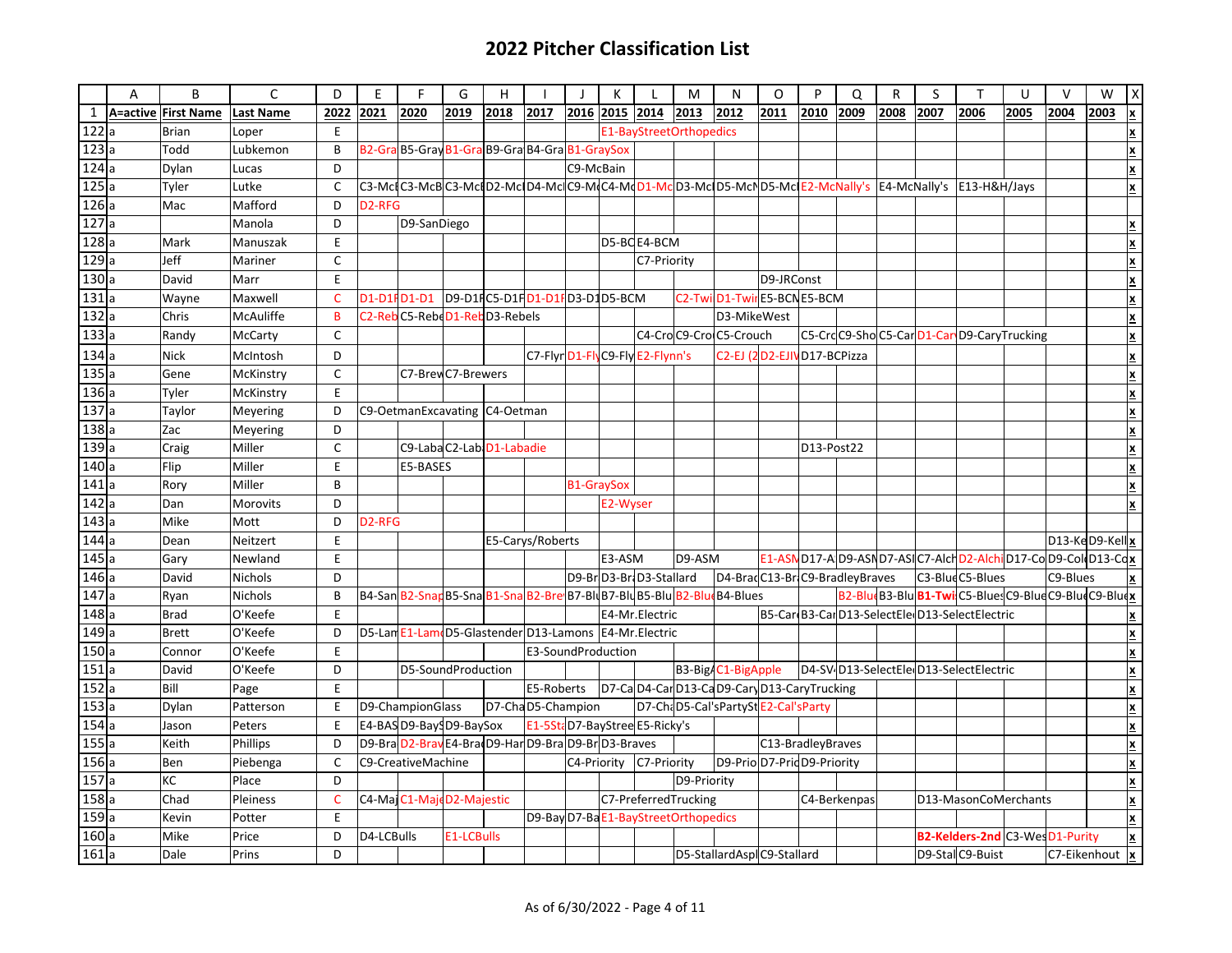|                    | A | B                   | $\mathsf{C}$     | D            | E                      | F                                         | G                 | H         |                      |          | K                 |                         | M                                                         | N    | O                 | P          | $\Omega$      | ${\sf R}$     | S    | T                                                       | U    | V    | W        | X                         |
|--------------------|---|---------------------|------------------|--------------|------------------------|-------------------------------------------|-------------------|-----------|----------------------|----------|-------------------|-------------------------|-----------------------------------------------------------|------|-------------------|------------|---------------|---------------|------|---------------------------------------------------------|------|------|----------|---------------------------|
| $\mathbf{1}$       |   | A=active First Name | <b>Last Name</b> | 2022         | 2021                   | 2020                                      | 2019              | 2018      | 2017                 |          | 2016 2015         | 2014                    | 2013                                                      | 2012 | 2011              | 2010       | 2009          | 2008          | 2007 | 2006                                                    | 2005 | 2004 | 2003     | x                         |
| 162a               |   | <b>Bob</b>          | Rabbittaille     | C            |                        |                                           |                   |           |                      |          |                   | C9-Paisanos             |                                                           |      | C1-FatED1-FatBoyz |            |               |               |      |                                                         |      |      |          | X                         |
| $\frac{163}{164}a$ |   | Chris               | Randall          | $\mathsf{C}$ |                        |                                           |                   |           |                      |          | C3-MIC9-Munger    |                         | E9-Her E4-TimberOaks                                      |      |                   |            |               |               |      |                                                         |      |      |          | ΙX                        |
|                    |   | Mike                | Rappette         | C            |                        |                                           |                   |           |                      |          |                   |                         | D1-D1FC7-BarrienCoB2-GraC2-TwilD1-TwirE5-BCNE5-BCM        |      |                   |            |               |               |      |                                                         |      |      |          | ×                         |
| 165a               |   | Seth                | Reinecke         | D            |                        | D7-MasonAutoBody                          |                   |           |                      |          |                   |                         | B9-J2T C2-J2 C7-J2Tanning D1-J2T D5-Coa D7-AmerArchers    |      |                   |            |               |               |      |                                                         |      |      |          | X                         |
| 166a               |   | Justin              | Rhody            | $\mathsf{C}$ | C <sub>2</sub> -Rebels |                                           |                   | D3-Rebels |                      |          |                   |                         |                                                           |      |                   |            |               |               |      |                                                         |      |      |          | X                         |
| 167a               |   | Mark                | Roberson         | D            |                        |                                           |                   |           | D13-Lamons           |          |                   |                         |                                                           |      |                   |            |               |               |      |                                                         |      |      |          | ×                         |
| 168a               |   | Ed                  | Robinson         | E            |                        |                                           |                   |           |                      |          |                   | E9-Harris&Co            |                                                           |      |                   |            |               |               |      |                                                         |      |      |          | ΙX                        |
| 169a               |   | Andy                | Rohn             | C            |                        | C5-Sma C2-May C1-May C7-May D1-Mayan      |                   |           |                      |          |                   |                         | C13-MC9-MaC3-Mayan                                        |      |                   |            |               |               |      |                                                         |      |      |          | X                         |
| 170a               |   | Zach                | Schabel          | D            |                        |                                           |                   |           |                      |          | C9-Munger         |                         |                                                           |      |                   |            |               |               |      |                                                         |      |      |          | ×                         |
| 171a               |   | Ben                 | Schley           | E            |                        |                                           |                   |           |                      |          |                   |                         |                                                           |      |                   | E3-Flynn's |               |               |      |                                                         |      |      |          | ×                         |
| 172a               |   | Bill                | Schley           | E            |                        |                                           |                   |           | D7-Ber E1-5Star      |          |                   |                         | B4-EJ                                                     |      |                   | E13-Hansel |               |               |      |                                                         |      |      |          | ×                         |
| 173a               |   | Mark                | Schley           | E            |                        |                                           |                   |           |                      |          |                   |                         |                                                           |      |                   | E3-Flynn's |               |               |      |                                                         |      |      |          | x                         |
| 174a               |   | Ryan                | Schmeltzer       | D            |                        |                                           |                   |           |                      |          |                   |                         | C13-MarquetteFence                                        |      |                   |            |               |               |      |                                                         |      |      |          | X                         |
| 175                |   | Tony                | Schnider         | D            | D4-LCBulls             |                                           | <b>E1-LCBulls</b> |           |                      |          |                   |                         |                                                           |      |                   |            |               |               |      |                                                         |      |      |          |                           |
| 176a               |   | Dave                | Siegrist         | E            |                        |                                           |                   |           |                      |          |                   |                         | D7-BaE1-BayStreetOrthopeD13-BayStreet                     |      |                   |            |               |               |      | C5-BayC9-BayStOrtho E7-BayStOrtho E9-Bay x              |      |      |          |                           |
| 177a               |   | Fabio               | Silvestre        | B            | <b>B2-GraySox</b>      |                                           | <b>B1-GraySox</b> |           | B4-GraB1-GraySox     |          |                   |                         |                                                           |      |                   |            |               |               |      |                                                         |      |      |          | X                         |
| 178a               |   | Doug                | Sleep            | $\mathsf{C}$ |                        | C9-Serr C5-Serra                          |                   |           |                      |          |                   |                         |                                                           |      |                   |            |               |               |      |                                                         |      |      |          | x                         |
| 179a               |   | Kevin               | Smith            | E            |                        | E3-Bay D9-Bay D9-Bay C5-BaySox            |                   |           |                      |          |                   |                         |                                                           |      |                   |            |               |               |      |                                                         |      |      |          |                           |
| 180a               |   | Matt                | Spiekerman       | $\mathsf{C}$ |                        |                                           |                   |           |                      |          |                   |                         | B3-ReB1-ReeseA's C7-Reese                                 |      | D13-Fr D17-ADM    |            |               | E13-Richville |      |                                                         |      |      |          | <u>x</u>                  |
| 181a               |   | Kevin               | Sprowl           | D            |                        |                                           |                   |           |                      |          |                   | D2-CaD7-Cal'sPartyStore |                                                           |      |                   |            |               |               |      |                                                         |      |      |          | X                         |
| $\frac{182}{183}a$ |   | Jim                 | Stankowski       | D            | D4-LCBulls             |                                           |                   |           |                      |          |                   |                         |                                                           |      |                   |            |               |               |      |                                                         |      |      |          | X                         |
|                    |   | Kirk                | Stevens-Cole     | E            |                        |                                           |                   |           |                      |          | D9-SelectElectric |                         |                                                           |      |                   |            |               |               |      |                                                         |      |      |          | ×                         |
| 184a               |   | <b>Travis</b>       | Stram            | B            |                        | B5-GraySox                                |                   |           |                      |          |                   |                         |                                                           |      |                   |            |               |               |      |                                                         |      |      |          | X                         |
| 185a               |   | Josh                | Storm            | D            |                        |                                           | D7-Munn           |           |                      | D5-Munn  |                   |                         | D9-MuE1-Munn                                              |      | E5-Mul E9-Munn    |            |               | E5-Munn       |      |                                                         |      |      |          | ×                         |
| 186a               |   | Bill                | Streelman        | D            |                        |                                           |                   |           |                      |          |                   |                         | C7-PreC5-PreC7-Ber C5-BerkC7-Berkenpas C9-Ber D13-Airtech |      |                   |            |               |               |      |                                                         |      |      |          |                           |
| 187a               |   | Seth                | Stuart           | $\mathsf{C}$ |                        |                                           |                   |           |                      |          |                   | C9-Schaefer             |                                                           |      |                   |            |               |               |      |                                                         |      |      |          | $\frac{x}{\underline{x}}$ |
| 188                |   | Matt                | Stur             | B            |                        | <b>B2-Snappers</b>                        |                   |           |                      |          |                   |                         |                                                           |      |                   |            |               |               |      |                                                         |      |      |          | x                         |
| 189a               |   | James               | Sundstrom        | D            |                        | D9-ChampionGlass                          |                   |           |                      |          |                   |                         |                                                           |      |                   |            |               |               |      |                                                         |      |      |          |                           |
| 190a               |   | Nate                | Swift            | D            |                        |                                           |                   |           |                      |          |                   |                         | D7-SVD5-SWE1-SWD9-SWAT                                    |      |                   |            |               |               |      |                                                         |      |      |          | $\overline{\mathbf{x}}$   |
| 191a               |   | Andrew              | Tassos           | C            |                        | C9-OetmanExcaC5-Oet C4-Oetman             |                   |           |                      |          |                   |                         | D7-Ca D4-CaryTrucking                                     |      |                   |            |               |               |      |                                                         |      |      |          | ×                         |
| 192                |   | Lance               | Tayler           | E            |                        |                                           |                   |           | E7-Lakeview          |          |                   |                         |                                                           |      |                   |            |               |               |      |                                                         |      |      |          | ×                         |
| $\overline{193}$ a |   | Tim                 | Theisen          | E            |                        |                                           |                   |           |                      |          |                   |                         | D5-BC E4-BCN E7-BerrienCour E5-BCM                        |      |                   |            |               |               |      |                                                         |      |      |          | ×                         |
| 194a               |   | Drew                | Thompson         | D            |                        |                                           |                   |           | B4-Tiff B7-Tiffany's |          |                   |                         |                                                           |      |                   |            |               |               |      |                                                         |      |      |          | $\overline{\mathbf{x}}$   |
| 195a               |   | Bart                | Thurston         | B            |                        |                                           |                   |           |                      |          |                   |                         | C1-MicC3-MiD1-ATC9-ATSD2-ATSD13-HomeTown                  |      |                   |            |               |               |      |                                                         |      |      |          | x                         |
| 196c               |   | Guy                 | Thurston Jr.     | C            |                        |                                           |                   |           |                      |          | C1-NMFP           |                         |                                                           |      |                   |            | D13-Woodhaven |               |      |                                                         |      |      |          |                           |
| 197a               |   | Logan               | Thurston         | E            | E2-CreekGrill          |                                           |                   |           |                      |          |                   |                         |                                                           |      |                   |            |               |               |      |                                                         |      |      |          |                           |
| 198a               |   | Scott               | Tiemeyer         | D            |                        | D5-TDID3-HiTec                            |                   |           |                      | D5-Wyser |                   |                         | D3-StaD5-StalC9-StallC9-StalC9-StalC9-Stallard            |      |                   |            |               |               |      | D9-Stal E2-Stallard                                     |      |      |          | X                         |
| $\boxed{199}$ a    |   | James               | Tow              | D            |                        | D7-Holt/Mason                             |                   |           |                      |          |                   |                         |                                                           |      |                   |            |               |               |      |                                                         |      |      |          | lχ                        |
| $\overline{200}$ a |   | Randy               | Trepanier        | D            |                        | D9-FlyrD7-FlynD4-ChampiondC5-CalsD2-Cal's |                   |           |                      |          |                   |                         |                                                           |      |                   |            |               |               |      |                                                         |      |      |          | Ιx                        |
| 201a               |   | Ryan                | Truemner         | $\mathsf{C}$ |                        |                                           |                   |           |                      |          | C9-Munger         |                         |                                                           |      |                   |            |               |               |      | B5-MurB7-MulC1-MuD17-NiD17-Nick'sConE3-MikeE9-Richville |      |      | E3-Richx |                           |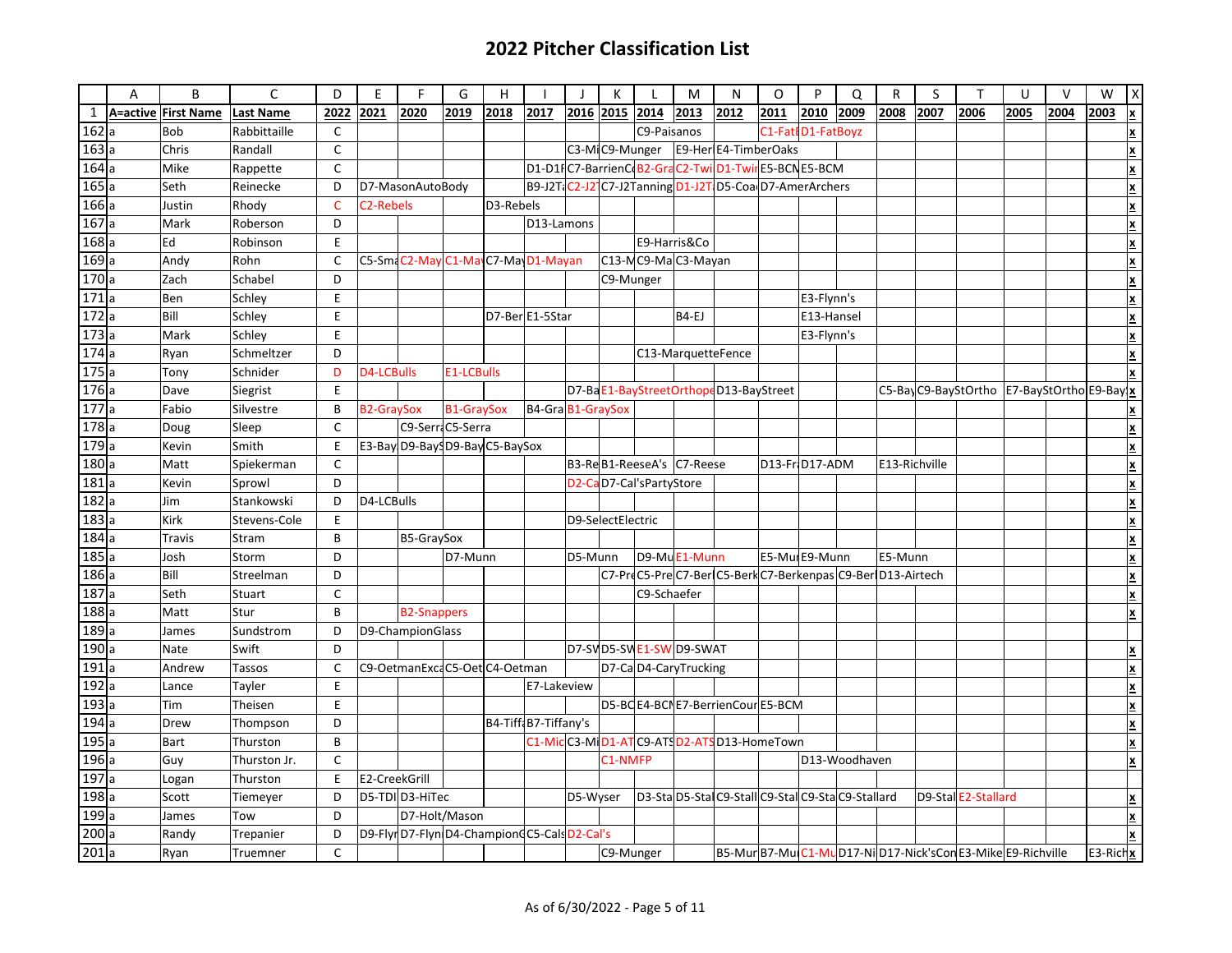|                    | A              | B                   | $\mathsf{C}$     | D            | E         | F                                                                                 | G    | H           |                    | $\perp$          | K | L                           | M                   | N             | $\Omega$                                        | P          | Q          | R          | S                              | $\mathsf{T}$                                                                              | U                  | $\vee$ | W                   | X                        |
|--------------------|----------------|---------------------|------------------|--------------|-----------|-----------------------------------------------------------------------------------|------|-------------|--------------------|------------------|---|-----------------------------|---------------------|---------------|-------------------------------------------------|------------|------------|------------|--------------------------------|-------------------------------------------------------------------------------------------|--------------------|--------|---------------------|--------------------------|
| $\mathbf{1}$       |                | A=active First Name | <b>Last Name</b> | 2022         | 2021      | 2020                                                                              | 2019 | 2018        | 2017               | 2016 2015        |   | 2014                        | 2013                | 2012          | 2011                                            | 2010       | 2009       | 2008       | 2007                           | 2006                                                                                      | 2005               | 2004   | 2003                | $\pmb{\times}$           |
| 202a               |                | Gene                | VandeBunte       | Ε            |           | E5-Airte E5-Airt E2-Drenthe                                                       |      |             |                    |                  |   | E4-Drenthe   E3-Wy E4-Wyser |                     |               |                                                 |            |            |            |                                | D17-K D17-KosterPlumbing   D9-Airte D17-Airtech                                           |                    |        |                     | X                        |
| 203a               |                | <b>Duke</b>         | VanderArk        | $\mathsf{C}$ |           | B5-WraC9-Priority                                                                 |      |             | <b>B9-Priority</b> |                  |   |                             |                     |               |                                                 |            |            |            |                                |                                                                                           |                    |        |                     |                          |
| 204a               |                | Zak                 | VanderArk        | E            |           | C9-Prior E5-BAS E2-Drenthe                                                        |      |             |                    |                  |   |                             |                     |               |                                                 |            |            |            |                                |                                                                                           |                    |        |                     |                          |
| 205a               |                | John                | Vanhouten        | D            |           | $DS-TDI$ $E2-TDI$ $E2-TDI$                                                        |      |             |                    |                  |   | D3-Stallard                 |                     |               |                                                 |            |            |            | C9-A14C7-A1/C5-A14D9-A1Asphalt |                                                                                           |                    |        |                     |                          |
| 206a               |                | Kenton              | Vogel            | E            |           | E5-MA E7-MAS                                                                      |      |             |                    |                  |   |                             |                     |               |                                                 |            |            |            |                                |                                                                                           |                    |        |                     |                          |
| 207a               |                | Donny               | Voneitzen        | E            |           |                                                                                   |      |             |                    | D9-BradleyBraves |   |                             |                     |               |                                                 |            |            |            |                                |                                                                                           |                    |        |                     |                          |
| 208a               |                | CJ                  | Westdorp         | C            |           |                                                                                   |      |             |                    |                  |   |                             |                     |               | D1-McD3-McD5-McND5-McDE2-McNally's E4-McNally's |            |            |            |                                |                                                                                           |                    |        |                     |                          |
| 209a               |                | John                | Wetters          | E            |           | E5-MA E7-MAS E7-Har D9-Har D13-Til E1-UTD9-UTD17-G D7-Ree D17-Gu D17-M D3-Simmons |      |             |                    |                  |   |                             |                     |               |                                                 |            |            |            |                                |                                                                                           | E9-Extre E9-Strata |        | $D3-Riv$            |                          |
| 210a               |                | Andrew              | Wice             | $\mathsf{C}$ |           | C9-LabaC2-Lab D1-Lab D3-Lab E1-UT E7-Ke E7-Her E9-Herbert Roofing                 |      |             |                    |                  |   |                             |                     |               |                                                 |            |            |            |                                |                                                                                           |                    |        |                     | X                        |
| 211a               |                | Ron                 | Williamson       | D            |           |                                                                                   |      | D9-Majestic |                    |                  |   |                             |                     |               |                                                 |            |            |            |                                |                                                                                           | E3-Ludington       |        |                     | $\underline{\mathbf{x}}$ |
| 212a               |                | Todd                | Winkworth        | B            |           |                                                                                   |      |             |                    |                  |   | B1-Gr B5-Gr B2-GraySox      |                     |               |                                                 |            |            |            |                                |                                                                                           |                    |        |                     |                          |
| 213                |                | <b>Brian</b>        | Woodcock         | D            |           | E1-A&Belectric                                                                    |      |             |                    |                  |   |                             |                     |               |                                                 |            |            |            |                                |                                                                                           |                    |        |                     |                          |
| 214a               |                | Dave                | Wright           | E            | E3-BaySox |                                                                                   |      |             |                    |                  |   |                             |                     |               |                                                 |            |            |            |                                |                                                                                           |                    |        |                     |                          |
| 215a               |                | Earl                | Wright           | E            |           | E7-MASE7-Harris&Co E1-5StaE2-Cogenko                                              |      |             |                    |                  |   |                             |                     |               |                                                 |            |            |            |                                | D13-Ho D17-M D17-G D5-Gra E3-HiS D17-Pa D9-Cheb C5-Che C1-Roo D7-Roo <mark>x</mark>       |                    |        |                     |                          |
| 216a               |                | Greg                | Wright           | C            |           | C7-MunC9-Munger                                                                   |      |             |                    |                  |   |                             |                     |               |                                                 |            |            |            |                                | B5-Buz C2-Buzz C4-Buzz B5-Cop M5-Up x                                                     |                    |        |                     |                          |
| 217a               |                | Matt                | Wright           | C            |           |                                                                                   |      |             |                    |                  |   |                             |                     |               |                                                 |            |            |            |                                | B1-Sna B2-W B4-W C2-Wr C5-Wri C9-Wrig C7-Wri D2-Wri D13-Wright W D17-Dar D13-Da D17-Darbs |                    |        |                     |                          |
| 218a               |                | Lee                 | Wyckoff          | $\mathsf{C}$ |           | B5-Wra B2-Mickeys                                                                 |      |             | C1-Mickeys         |                  |   |                             |                     |               | B3-TurC1-TurC7-WilsC5-Saginaw                   |            |            |            |                                | C3-Sag C9-Sag D4-Sag D17-Saginaw                                                          |                    |        |                     |                          |
| 219                |                |                     |                  |              |           |                                                                                   |      |             |                    |                  |   |                             |                     |               |                                                 |            |            |            |                                |                                                                                           |                    |        |                     |                          |
|                    | 220 X=inactive |                     |                  |              |           |                                                                                   |      |             |                    |                  |   |                             |                     |               |                                                 |            |            |            |                                |                                                                                           |                    |        |                     |                          |
| 221                |                | Kyle                | Ackerman         | E            |           |                                                                                   |      |             |                    |                  |   |                             | E5-Key E5-Richville |               | E9-BauerSeeds                                   |            |            |            |                                |                                                                                           |                    |        |                     |                          |
| 222x               |                | Jim                 | Allen            | E            |           |                                                                                   |      |             |                    |                  |   |                             |                     |               |                                                 |            |            |            |                                |                                                                                           |                    |        |                     |                          |
| 223x               |                | Kolby               | Andrews          | E            |           |                                                                                   |      |             |                    |                  |   |                             |                     |               |                                                 |            |            |            | E7-PartyShoppe                 |                                                                                           |                    |        |                     |                          |
| $224$ <sub>x</sub> |                | Ray                 | Argetsinger      | E            |           |                                                                                   |      |             |                    |                  |   |                             |                     |               |                                                 |            |            |            |                                |                                                                                           |                    |        | $D9$ -JNCD7-Joh $x$ |                          |
| 225x               |                | Jeff                | Bader            | E            |           |                                                                                   |      |             |                    |                  |   |                             |                     | E5-Richville  |                                                 |            |            |            |                                |                                                                                           |                    |        |                     |                          |
| 226x               |                | Ron                 | Bailey           | E            |           |                                                                                   |      |             |                    |                  |   |                             |                     |               |                                                 |            |            |            | E5-MuD17-Deals                 |                                                                                           |                    |        |                     |                          |
| 227x               |                | Rick                | <b>Baurs</b>     | E            |           |                                                                                   |      |             |                    |                  |   |                             |                     |               |                                                 |            |            |            |                                |                                                                                           | D9-KofC            |        |                     | x                        |
| $228 \times$       |                | <b>Derek</b>        | Benden           | D            |           |                                                                                   |      |             |                    |                  |   |                             |                     |               |                                                 |            |            |            |                                | C9-Wrightway   D2-Wrightway C9-Triq C7-TriC D7-TriCd D9-TriCounty                         |                    |        |                     |                          |
| 229                |                | Mike                | Benedict         | D            |           |                                                                                   |      |             |                    |                  |   |                             |                     |               |                                                 | D13-Kelder |            | D17-GLC    |                                | D3-McCD3-McO9-McD4-McLX                                                                   |                    |        |                     |                          |
| $230 \times$       |                | <b>Nick</b>         | Benedict         | E            |           |                                                                                   |      |             |                    |                  |   |                             |                     |               |                                                 |            |            | D17-GLC    |                                |                                                                                           |                    |        |                     |                          |
| $231 \times$       |                | Delbert             | Benson           | E            |           |                                                                                   |      |             |                    |                  |   |                             |                     |               |                                                 |            |            | D17-Munger |                                |                                                                                           |                    |        |                     |                          |
| 232                |                | Scott               | <b>Berens</b>    | D            |           |                                                                                   |      |             |                    |                  |   |                             |                     |               |                                                 |            |            |            |                                | C3-OelD7-OetD5-OetnD17-AirD1-PurD9-Pur                                                    |                    |        |                     |                          |
| 233x               |                | <b>Tim</b>          | Bertsos          | D            |           |                                                                                   |      |             |                    |                  |   |                             |                     |               |                                                 |            |            |            | D9-Masterkey                   |                                                                                           |                    |        | C9-Sub D1-Sub x     |                          |
| $234 \times$       |                | David               | Bingel           | D            |           |                                                                                   |      |             |                    |                  |   |                             |                     |               |                                                 |            |            |            |                                |                                                                                           |                    |        | D1-Subx             |                          |
| 235x               |                | Ray                 | <b>Boes</b>      | D            |           |                                                                                   |      |             |                    |                  |   |                             |                     | D17-GLC       |                                                 |            |            |            |                                | D9-MdD5-Mc0D3-McCD3-Mc0D9-Mc0D4-Mc                                                        |                    |        |                     |                          |
| $236 \times$       |                | Kevin               | <b>Bouck</b>     | D            |           |                                                                                   |      |             |                    |                  |   |                             |                     |               |                                                 |            |            |            |                                |                                                                                           |                    |        | $D13-Cc$            |                          |
| 237                |                | Tyler               | Briggs           | D            |           |                                                                                   |      |             |                    |                  |   |                             |                     |               |                                                 |            |            |            | E1-Woodhave D17-StHelen        |                                                                                           |                    |        |                     |                          |
| $238 \times$       |                | Bill                | <b>Brilley</b>   | E            |           |                                                                                   |      |             |                    |                  |   |                             |                     |               |                                                 |            | D9-BCPizza |            |                                |                                                                                           |                    |        |                     |                          |
| 239x               |                | Jeff                | <b>Brodine</b>   | E            |           |                                                                                   |      |             |                    |                  |   |                             |                     | E1-Farenheit  |                                                 |            |            |            |                                |                                                                                           |                    |        |                     |                          |
| 240x               |                | Derek               | Brown            | E            |           |                                                                                   |      |             |                    |                  |   |                             |                     | E3-Thornapple |                                                 |            |            |            |                                |                                                                                           |                    |        | D17-Pr              |                          |
| 241x               |                | Tim                 | Brown            | C            |           |                                                                                   |      |             |                    |                  |   |                             |                     |               |                                                 |            |            |            |                                | D1-StallardAsr E2-Stalla D17-StaD7-Stallard                                               |                    |        |                     | X                        |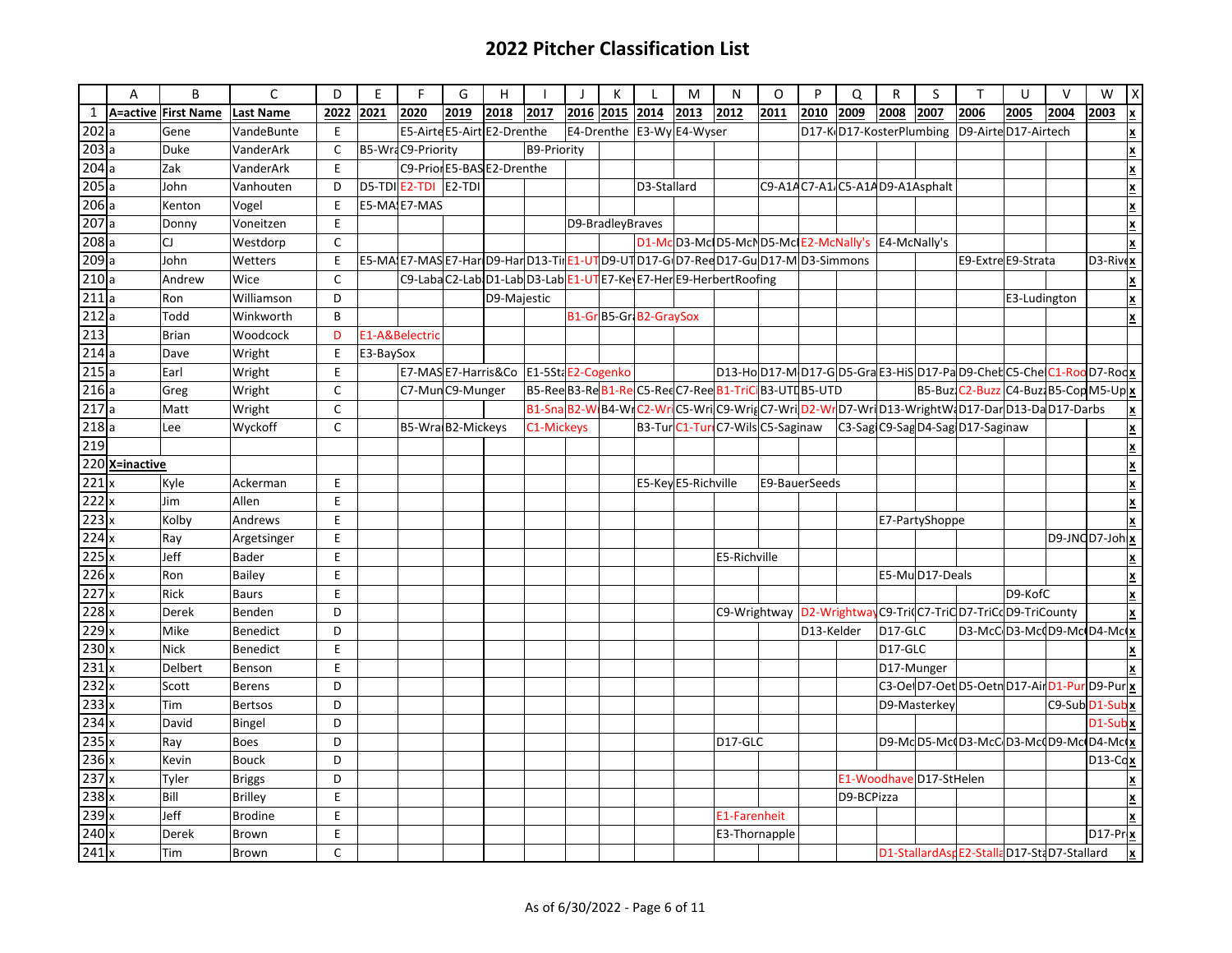| <b>First Name</b><br><b>Last Name</b><br>2022<br>2021<br>2020<br>2019<br>2018<br>2017<br>2013<br>2012<br>2009<br>2008<br>2004<br>A=active<br>2016<br>2015<br>2014<br>2011<br>2010<br>2007<br>2006<br>2005<br>2003<br>$\boldsymbol{\mathsf{x}}$<br>Milt<br>Brownfield<br>D<br>D5-Mayan<br>E2-Stallard<br>Bobby<br><b>Brunsink</b><br>D<br>X<br>$244 \times$<br>Angry Bull Steakhouse<br>Budnzik Jr<br>Tom<br>D<br><b>Budnzik Sr</b><br>D<br>Angry Bull Steakhouse<br>Tom<br>E<br>E7-Lohrberg<br>Dave<br>Bultman<br>D13-ProtectiveE4-Protective<br>E<br>$D17-W$<br>Rod<br><b>Burlew</b><br>D17-TK D13-Vas D13-Riv D17-Riverbendx<br>Callahan<br>E<br>D9-RocketBowling<br>Joe<br>D <sub>2</sub> -Chicos<br>D7-Paul E1-Paul&Sons<br>D<br>John<br>Campau<br>$\boldsymbol{\mathsf{x}}$<br>D9-B&Kenterp x<br>Paul<br>E<br>Carlton<br>Bill<br>D9-CaryTrucking<br>Cary<br>D<br>X<br>C5-CarD1-CarD9-CaryD17-Coldwater<br>C<br>Ron<br>Cary<br>D2-Kid E2-Kid<br>D<br><b>Brett</b><br>Cassidy<br>dх<br>$\frac{254}{255} \times$<br>Bill<br>D3-GLCD5-GLC<br>D9-McCormicks<br>Cole<br>D<br>X<br>E<br>Mike<br>Eaton Heating & Cooling<br>Conger<br>X<br>E<br>D13-BeefOBradys<br>Don<br>Coon<br>X<br>257<br>Todd<br>C9-Alchins<br>Crim<br>D<br>X<br>$258$ x<br>E<br>Chad<br>E5-Sperion<br>Dana<br>$\overline{\mathbf{x}}$<br>259<br>E<br>E5-Sperion<br>X<br>Eugene<br>Dana<br>$\overline{260}$<br>E<br>D13-BeefOBradys<br>Sid<br>Danner<br>$\overline{\mathbf{x}}$<br>E4-ProteE5-ProtD17-DeD17-W<br>E<br>E13-Lo E7-Dia D25-Diamond<br>Clint<br>Deal<br>$\mathsf E$<br>E4-Thornapple<br>$\underline{\mathbf{x}}$<br>Randy<br>Dereske<br>D<br>C4-Berkenpas<br>×<br>Dial<br>Lee<br>D17-B D17-BeD9-BearD4-BearTruss<br>X<br>Dickman<br>D<br>Jon<br>Paul<br>Doulfoys(sp?)<br>D<br>D4-MarquetteFence<br>X<br>C7-Carey'sAllState<br>Dave<br>Dufort<br>D<br>E<br>E9-Excel E9-Excel<br>Frank<br>Duncan<br>X<br>E<br>E13-D&Llandscaping<br>Clarence<br>Dutton<br>X<br>E<br>D <sub>17-H</sub><br>Don<br>Eisenga<br>E13-H&H/Jays<br>E9-Elliot E13-Oneils<br>Dan<br>Elliott<br>E<br>×<br>$\frac{271 \times 272}{272 \times 273 \times 273}$<br>C7-Alch D2-Alchi D17-Alchins<br>D<br>Farnum<br>James<br>$\underline{\textbf{x}}$<br>E9-Elliot E13-Oneils<br>E<br>Randy<br>$\underline{\mathbf{x}}$<br>Ferris<br>D<br>D9-ATS<br>Chad<br>$\boldsymbol{\mathsf{x}}$<br>Fournier<br>$\mathsf{C}$<br>D7-Paul E1-Paul&Sons<br>Don<br>D <sub>2</sub> -Chicos<br>Fowler<br>$\underline{\textbf{x}}$<br>E<br>Bill<br>Funk<br>D17-GLC<br>C9-LumC9-D&Dtruckir x<br>D<br>Steve<br>Geurink<br>E<br>Gilbert<br>E3-Lohrberg<br>Danny<br>Gillard<br>D9-SagiD7-ShotnShell<br>$\vert$ x<br>D<br>Dan<br>E<br>Glassgrock<br>D13-Darbs<br>Walt<br>$\boldsymbol{x}$<br>Glombowski<br>D<br>D17-StHelen<br>D17-MichaelDs<br>Scott<br>X |                  | A | B     | C        | D | E | F | G | H | $\mathbf{I}$ | К | M | N | O | P | Q | $\mathsf{R}$ | S | $\mathsf{T}$ | U      | $\vee$ | W | Χ              |
|---------------------------------------------------------------------------------------------------------------------------------------------------------------------------------------------------------------------------------------------------------------------------------------------------------------------------------------------------------------------------------------------------------------------------------------------------------------------------------------------------------------------------------------------------------------------------------------------------------------------------------------------------------------------------------------------------------------------------------------------------------------------------------------------------------------------------------------------------------------------------------------------------------------------------------------------------------------------------------------------------------------------------------------------------------------------------------------------------------------------------------------------------------------------------------------------------------------------------------------------------------------------------------------------------------------------------------------------------------------------------------------------------------------------------------------------------------------------------------------------------------------------------------------------------------------------------------------------------------------------------------------------------------------------------------------------------------------------------------------------------------------------------------------------------------------------------------------------------------------------------------------------------------------------------------------------------------------------------------------------------------------------------------------------------------------------------------------------------------------------------------------------------------------------------------------------------------------------------------------------------------------------------------------------------------------------------------------------------------------------------------------------------------------------------------------------------------------------------------------------------------------------------------------------------------------------------------------------------------------------------------------------------------------------------------------------------------------------------------------------------------------------------------|------------------|---|-------|----------|---|---|---|---|---|--------------|---|---|---|---|---|---|--------------|---|--------------|--------|--------|---|----------------|
|                                                                                                                                                                                                                                                                                                                                                                                                                                                                                                                                                                                                                                                                                                                                                                                                                                                                                                                                                                                                                                                                                                                                                                                                                                                                                                                                                                                                                                                                                                                                                                                                                                                                                                                                                                                                                                                                                                                                                                                                                                                                                                                                                                                                                                                                                                                                                                                                                                                                                                                                                                                                                                                                                                                                                                                 | $\mathbf{1}$     |   |       |          |   |   |   |   |   |              |   |   |   |   |   |   |              |   |              |        |        |   |                |
|                                                                                                                                                                                                                                                                                                                                                                                                                                                                                                                                                                                                                                                                                                                                                                                                                                                                                                                                                                                                                                                                                                                                                                                                                                                                                                                                                                                                                                                                                                                                                                                                                                                                                                                                                                                                                                                                                                                                                                                                                                                                                                                                                                                                                                                                                                                                                                                                                                                                                                                                                                                                                                                                                                                                                                                 | 242x             |   |       |          |   |   |   |   |   |              |   |   |   |   |   |   |              |   |              |        |        |   | $\pmb{\times}$ |
|                                                                                                                                                                                                                                                                                                                                                                                                                                                                                                                                                                                                                                                                                                                                                                                                                                                                                                                                                                                                                                                                                                                                                                                                                                                                                                                                                                                                                                                                                                                                                                                                                                                                                                                                                                                                                                                                                                                                                                                                                                                                                                                                                                                                                                                                                                                                                                                                                                                                                                                                                                                                                                                                                                                                                                                 | 243              |   |       |          |   |   |   |   |   |              |   |   |   |   |   |   |              |   |              |        |        |   |                |
|                                                                                                                                                                                                                                                                                                                                                                                                                                                                                                                                                                                                                                                                                                                                                                                                                                                                                                                                                                                                                                                                                                                                                                                                                                                                                                                                                                                                                                                                                                                                                                                                                                                                                                                                                                                                                                                                                                                                                                                                                                                                                                                                                                                                                                                                                                                                                                                                                                                                                                                                                                                                                                                                                                                                                                                 |                  |   |       |          |   |   |   |   |   |              |   |   |   |   |   |   |              |   |              |        |        |   |                |
|                                                                                                                                                                                                                                                                                                                                                                                                                                                                                                                                                                                                                                                                                                                                                                                                                                                                                                                                                                                                                                                                                                                                                                                                                                                                                                                                                                                                                                                                                                                                                                                                                                                                                                                                                                                                                                                                                                                                                                                                                                                                                                                                                                                                                                                                                                                                                                                                                                                                                                                                                                                                                                                                                                                                                                                 | 245              |   |       |          |   |   |   |   |   |              |   |   |   |   |   |   |              |   |              |        |        |   |                |
|                                                                                                                                                                                                                                                                                                                                                                                                                                                                                                                                                                                                                                                                                                                                                                                                                                                                                                                                                                                                                                                                                                                                                                                                                                                                                                                                                                                                                                                                                                                                                                                                                                                                                                                                                                                                                                                                                                                                                                                                                                                                                                                                                                                                                                                                                                                                                                                                                                                                                                                                                                                                                                                                                                                                                                                 | 246              |   |       |          |   |   |   |   |   |              |   |   |   |   |   |   |              |   |              |        |        |   |                |
|                                                                                                                                                                                                                                                                                                                                                                                                                                                                                                                                                                                                                                                                                                                                                                                                                                                                                                                                                                                                                                                                                                                                                                                                                                                                                                                                                                                                                                                                                                                                                                                                                                                                                                                                                                                                                                                                                                                                                                                                                                                                                                                                                                                                                                                                                                                                                                                                                                                                                                                                                                                                                                                                                                                                                                                 | 247              |   |       |          |   |   |   |   |   |              |   |   |   |   |   |   |              |   |              |        |        |   |                |
|                                                                                                                                                                                                                                                                                                                                                                                                                                                                                                                                                                                                                                                                                                                                                                                                                                                                                                                                                                                                                                                                                                                                                                                                                                                                                                                                                                                                                                                                                                                                                                                                                                                                                                                                                                                                                                                                                                                                                                                                                                                                                                                                                                                                                                                                                                                                                                                                                                                                                                                                                                                                                                                                                                                                                                                 | 248              |   |       |          |   |   |   |   |   |              |   |   |   |   |   |   |              |   |              |        |        |   |                |
|                                                                                                                                                                                                                                                                                                                                                                                                                                                                                                                                                                                                                                                                                                                                                                                                                                                                                                                                                                                                                                                                                                                                                                                                                                                                                                                                                                                                                                                                                                                                                                                                                                                                                                                                                                                                                                                                                                                                                                                                                                                                                                                                                                                                                                                                                                                                                                                                                                                                                                                                                                                                                                                                                                                                                                                 | 249              |   |       |          |   |   |   |   |   |              |   |   |   |   |   |   |              |   |              |        |        |   |                |
|                                                                                                                                                                                                                                                                                                                                                                                                                                                                                                                                                                                                                                                                                                                                                                                                                                                                                                                                                                                                                                                                                                                                                                                                                                                                                                                                                                                                                                                                                                                                                                                                                                                                                                                                                                                                                                                                                                                                                                                                                                                                                                                                                                                                                                                                                                                                                                                                                                                                                                                                                                                                                                                                                                                                                                                 | 250              |   |       |          |   |   |   |   |   |              |   |   |   |   |   |   |              |   |              |        |        |   |                |
|                                                                                                                                                                                                                                                                                                                                                                                                                                                                                                                                                                                                                                                                                                                                                                                                                                                                                                                                                                                                                                                                                                                                                                                                                                                                                                                                                                                                                                                                                                                                                                                                                                                                                                                                                                                                                                                                                                                                                                                                                                                                                                                                                                                                                                                                                                                                                                                                                                                                                                                                                                                                                                                                                                                                                                                 | 251              |   |       |          |   |   |   |   |   |              |   |   |   |   |   |   |              |   |              |        |        |   |                |
|                                                                                                                                                                                                                                                                                                                                                                                                                                                                                                                                                                                                                                                                                                                                                                                                                                                                                                                                                                                                                                                                                                                                                                                                                                                                                                                                                                                                                                                                                                                                                                                                                                                                                                                                                                                                                                                                                                                                                                                                                                                                                                                                                                                                                                                                                                                                                                                                                                                                                                                                                                                                                                                                                                                                                                                 | 252              |   |       |          |   |   |   |   |   |              |   |   |   |   |   |   |              |   |              |        |        |   |                |
|                                                                                                                                                                                                                                                                                                                                                                                                                                                                                                                                                                                                                                                                                                                                                                                                                                                                                                                                                                                                                                                                                                                                                                                                                                                                                                                                                                                                                                                                                                                                                                                                                                                                                                                                                                                                                                                                                                                                                                                                                                                                                                                                                                                                                                                                                                                                                                                                                                                                                                                                                                                                                                                                                                                                                                                 | 253              |   |       |          |   |   |   |   |   |              |   |   |   |   |   |   |              |   |              |        |        |   |                |
|                                                                                                                                                                                                                                                                                                                                                                                                                                                                                                                                                                                                                                                                                                                                                                                                                                                                                                                                                                                                                                                                                                                                                                                                                                                                                                                                                                                                                                                                                                                                                                                                                                                                                                                                                                                                                                                                                                                                                                                                                                                                                                                                                                                                                                                                                                                                                                                                                                                                                                                                                                                                                                                                                                                                                                                 |                  |   |       |          |   |   |   |   |   |              |   |   |   |   |   |   |              |   |              |        |        |   |                |
|                                                                                                                                                                                                                                                                                                                                                                                                                                                                                                                                                                                                                                                                                                                                                                                                                                                                                                                                                                                                                                                                                                                                                                                                                                                                                                                                                                                                                                                                                                                                                                                                                                                                                                                                                                                                                                                                                                                                                                                                                                                                                                                                                                                                                                                                                                                                                                                                                                                                                                                                                                                                                                                                                                                                                                                 |                  |   |       |          |   |   |   |   |   |              |   |   |   |   |   |   |              |   |              |        |        |   |                |
|                                                                                                                                                                                                                                                                                                                                                                                                                                                                                                                                                                                                                                                                                                                                                                                                                                                                                                                                                                                                                                                                                                                                                                                                                                                                                                                                                                                                                                                                                                                                                                                                                                                                                                                                                                                                                                                                                                                                                                                                                                                                                                                                                                                                                                                                                                                                                                                                                                                                                                                                                                                                                                                                                                                                                                                 | 256              |   |       |          |   |   |   |   |   |              |   |   |   |   |   |   |              |   |              |        |        |   |                |
|                                                                                                                                                                                                                                                                                                                                                                                                                                                                                                                                                                                                                                                                                                                                                                                                                                                                                                                                                                                                                                                                                                                                                                                                                                                                                                                                                                                                                                                                                                                                                                                                                                                                                                                                                                                                                                                                                                                                                                                                                                                                                                                                                                                                                                                                                                                                                                                                                                                                                                                                                                                                                                                                                                                                                                                 |                  |   |       |          |   |   |   |   |   |              |   |   |   |   |   |   |              |   |              |        |        |   |                |
|                                                                                                                                                                                                                                                                                                                                                                                                                                                                                                                                                                                                                                                                                                                                                                                                                                                                                                                                                                                                                                                                                                                                                                                                                                                                                                                                                                                                                                                                                                                                                                                                                                                                                                                                                                                                                                                                                                                                                                                                                                                                                                                                                                                                                                                                                                                                                                                                                                                                                                                                                                                                                                                                                                                                                                                 |                  |   |       |          |   |   |   |   |   |              |   |   |   |   |   |   |              |   |              |        |        |   |                |
|                                                                                                                                                                                                                                                                                                                                                                                                                                                                                                                                                                                                                                                                                                                                                                                                                                                                                                                                                                                                                                                                                                                                                                                                                                                                                                                                                                                                                                                                                                                                                                                                                                                                                                                                                                                                                                                                                                                                                                                                                                                                                                                                                                                                                                                                                                                                                                                                                                                                                                                                                                                                                                                                                                                                                                                 |                  |   |       |          |   |   |   |   |   |              |   |   |   |   |   |   |              |   |              |        |        |   |                |
|                                                                                                                                                                                                                                                                                                                                                                                                                                                                                                                                                                                                                                                                                                                                                                                                                                                                                                                                                                                                                                                                                                                                                                                                                                                                                                                                                                                                                                                                                                                                                                                                                                                                                                                                                                                                                                                                                                                                                                                                                                                                                                                                                                                                                                                                                                                                                                                                                                                                                                                                                                                                                                                                                                                                                                                 |                  |   |       |          |   |   |   |   |   |              |   |   |   |   |   |   |              |   |              |        |        |   |                |
|                                                                                                                                                                                                                                                                                                                                                                                                                                                                                                                                                                                                                                                                                                                                                                                                                                                                                                                                                                                                                                                                                                                                                                                                                                                                                                                                                                                                                                                                                                                                                                                                                                                                                                                                                                                                                                                                                                                                                                                                                                                                                                                                                                                                                                                                                                                                                                                                                                                                                                                                                                                                                                                                                                                                                                                 | 261x             |   |       |          |   |   |   |   |   |              |   |   |   |   |   |   |              |   |              |        |        |   |                |
|                                                                                                                                                                                                                                                                                                                                                                                                                                                                                                                                                                                                                                                                                                                                                                                                                                                                                                                                                                                                                                                                                                                                                                                                                                                                                                                                                                                                                                                                                                                                                                                                                                                                                                                                                                                                                                                                                                                                                                                                                                                                                                                                                                                                                                                                                                                                                                                                                                                                                                                                                                                                                                                                                                                                                                                 | 262              |   |       |          |   |   |   |   |   |              |   |   |   |   |   |   |              |   |              |        |        |   |                |
|                                                                                                                                                                                                                                                                                                                                                                                                                                                                                                                                                                                                                                                                                                                                                                                                                                                                                                                                                                                                                                                                                                                                                                                                                                                                                                                                                                                                                                                                                                                                                                                                                                                                                                                                                                                                                                                                                                                                                                                                                                                                                                                                                                                                                                                                                                                                                                                                                                                                                                                                                                                                                                                                                                                                                                                 | 263x             |   |       |          |   |   |   |   |   |              |   |   |   |   |   |   |              |   |              |        |        |   |                |
|                                                                                                                                                                                                                                                                                                                                                                                                                                                                                                                                                                                                                                                                                                                                                                                                                                                                                                                                                                                                                                                                                                                                                                                                                                                                                                                                                                                                                                                                                                                                                                                                                                                                                                                                                                                                                                                                                                                                                                                                                                                                                                                                                                                                                                                                                                                                                                                                                                                                                                                                                                                                                                                                                                                                                                                 | 264              |   |       |          |   |   |   |   |   |              |   |   |   |   |   |   |              |   |              |        |        |   |                |
|                                                                                                                                                                                                                                                                                                                                                                                                                                                                                                                                                                                                                                                                                                                                                                                                                                                                                                                                                                                                                                                                                                                                                                                                                                                                                                                                                                                                                                                                                                                                                                                                                                                                                                                                                                                                                                                                                                                                                                                                                                                                                                                                                                                                                                                                                                                                                                                                                                                                                                                                                                                                                                                                                                                                                                                 | $\overline{265}$ |   |       |          |   |   |   |   |   |              |   |   |   |   |   |   |              |   |              |        |        |   |                |
|                                                                                                                                                                                                                                                                                                                                                                                                                                                                                                                                                                                                                                                                                                                                                                                                                                                                                                                                                                                                                                                                                                                                                                                                                                                                                                                                                                                                                                                                                                                                                                                                                                                                                                                                                                                                                                                                                                                                                                                                                                                                                                                                                                                                                                                                                                                                                                                                                                                                                                                                                                                                                                                                                                                                                                                 | 266              |   |       |          |   |   |   |   |   |              |   |   |   |   |   |   |              |   |              |        |        |   |                |
|                                                                                                                                                                                                                                                                                                                                                                                                                                                                                                                                                                                                                                                                                                                                                                                                                                                                                                                                                                                                                                                                                                                                                                                                                                                                                                                                                                                                                                                                                                                                                                                                                                                                                                                                                                                                                                                                                                                                                                                                                                                                                                                                                                                                                                                                                                                                                                                                                                                                                                                                                                                                                                                                                                                                                                                 | 267              |   |       |          |   |   |   |   |   |              |   |   |   |   |   |   |              |   |              |        |        |   |                |
|                                                                                                                                                                                                                                                                                                                                                                                                                                                                                                                                                                                                                                                                                                                                                                                                                                                                                                                                                                                                                                                                                                                                                                                                                                                                                                                                                                                                                                                                                                                                                                                                                                                                                                                                                                                                                                                                                                                                                                                                                                                                                                                                                                                                                                                                                                                                                                                                                                                                                                                                                                                                                                                                                                                                                                                 | 268              |   |       |          |   |   |   |   |   |              |   |   |   |   |   |   |              |   |              |        |        |   |                |
|                                                                                                                                                                                                                                                                                                                                                                                                                                                                                                                                                                                                                                                                                                                                                                                                                                                                                                                                                                                                                                                                                                                                                                                                                                                                                                                                                                                                                                                                                                                                                                                                                                                                                                                                                                                                                                                                                                                                                                                                                                                                                                                                                                                                                                                                                                                                                                                                                                                                                                                                                                                                                                                                                                                                                                                 | 269              |   |       |          |   |   |   |   |   |              |   |   |   |   |   |   |              |   |              |        |        |   |                |
|                                                                                                                                                                                                                                                                                                                                                                                                                                                                                                                                                                                                                                                                                                                                                                                                                                                                                                                                                                                                                                                                                                                                                                                                                                                                                                                                                                                                                                                                                                                                                                                                                                                                                                                                                                                                                                                                                                                                                                                                                                                                                                                                                                                                                                                                                                                                                                                                                                                                                                                                                                                                                                                                                                                                                                                 | $270 \times$     |   |       |          |   |   |   |   |   |              |   |   |   |   |   |   |              |   |              |        |        |   |                |
|                                                                                                                                                                                                                                                                                                                                                                                                                                                                                                                                                                                                                                                                                                                                                                                                                                                                                                                                                                                                                                                                                                                                                                                                                                                                                                                                                                                                                                                                                                                                                                                                                                                                                                                                                                                                                                                                                                                                                                                                                                                                                                                                                                                                                                                                                                                                                                                                                                                                                                                                                                                                                                                                                                                                                                                 |                  |   |       |          |   |   |   |   |   |              |   |   |   |   |   |   |              |   |              |        |        |   |                |
|                                                                                                                                                                                                                                                                                                                                                                                                                                                                                                                                                                                                                                                                                                                                                                                                                                                                                                                                                                                                                                                                                                                                                                                                                                                                                                                                                                                                                                                                                                                                                                                                                                                                                                                                                                                                                                                                                                                                                                                                                                                                                                                                                                                                                                                                                                                                                                                                                                                                                                                                                                                                                                                                                                                                                                                 |                  |   |       |          |   |   |   |   |   |              |   |   |   |   |   |   |              |   |              |        |        |   |                |
|                                                                                                                                                                                                                                                                                                                                                                                                                                                                                                                                                                                                                                                                                                                                                                                                                                                                                                                                                                                                                                                                                                                                                                                                                                                                                                                                                                                                                                                                                                                                                                                                                                                                                                                                                                                                                                                                                                                                                                                                                                                                                                                                                                                                                                                                                                                                                                                                                                                                                                                                                                                                                                                                                                                                                                                 |                  |   |       |          |   |   |   |   |   |              |   |   |   |   |   |   |              |   |              |        |        |   |                |
|                                                                                                                                                                                                                                                                                                                                                                                                                                                                                                                                                                                                                                                                                                                                                                                                                                                                                                                                                                                                                                                                                                                                                                                                                                                                                                                                                                                                                                                                                                                                                                                                                                                                                                                                                                                                                                                                                                                                                                                                                                                                                                                                                                                                                                                                                                                                                                                                                                                                                                                                                                                                                                                                                                                                                                                 | 274x             |   |       |          |   |   |   |   |   |              |   |   |   |   |   |   |              |   |              |        |        |   |                |
|                                                                                                                                                                                                                                                                                                                                                                                                                                                                                                                                                                                                                                                                                                                                                                                                                                                                                                                                                                                                                                                                                                                                                                                                                                                                                                                                                                                                                                                                                                                                                                                                                                                                                                                                                                                                                                                                                                                                                                                                                                                                                                                                                                                                                                                                                                                                                                                                                                                                                                                                                                                                                                                                                                                                                                                 | 275x             |   |       |          |   |   |   |   |   |              |   |   |   |   |   |   |              |   |              |        |        |   |                |
|                                                                                                                                                                                                                                                                                                                                                                                                                                                                                                                                                                                                                                                                                                                                                                                                                                                                                                                                                                                                                                                                                                                                                                                                                                                                                                                                                                                                                                                                                                                                                                                                                                                                                                                                                                                                                                                                                                                                                                                                                                                                                                                                                                                                                                                                                                                                                                                                                                                                                                                                                                                                                                                                                                                                                                                 | 276x             |   |       |          |   |   |   |   |   |              |   |   |   |   |   |   |              |   |              |        |        |   |                |
|                                                                                                                                                                                                                                                                                                                                                                                                                                                                                                                                                                                                                                                                                                                                                                                                                                                                                                                                                                                                                                                                                                                                                                                                                                                                                                                                                                                                                                                                                                                                                                                                                                                                                                                                                                                                                                                                                                                                                                                                                                                                                                                                                                                                                                                                                                                                                                                                                                                                                                                                                                                                                                                                                                                                                                                 | 277              |   |       |          |   |   |   |   |   |              |   |   |   |   |   |   |              |   |              |        |        |   |                |
|                                                                                                                                                                                                                                                                                                                                                                                                                                                                                                                                                                                                                                                                                                                                                                                                                                                                                                                                                                                                                                                                                                                                                                                                                                                                                                                                                                                                                                                                                                                                                                                                                                                                                                                                                                                                                                                                                                                                                                                                                                                                                                                                                                                                                                                                                                                                                                                                                                                                                                                                                                                                                                                                                                                                                                                 | 278              |   |       |          |   |   |   |   |   |              |   |   |   |   |   |   |              |   |              |        |        |   |                |
|                                                                                                                                                                                                                                                                                                                                                                                                                                                                                                                                                                                                                                                                                                                                                                                                                                                                                                                                                                                                                                                                                                                                                                                                                                                                                                                                                                                                                                                                                                                                                                                                                                                                                                                                                                                                                                                                                                                                                                                                                                                                                                                                                                                                                                                                                                                                                                                                                                                                                                                                                                                                                                                                                                                                                                                 | 279x             |   |       |          |   |   |   |   |   |              |   |   |   |   |   |   |              |   |              |        |        |   |                |
|                                                                                                                                                                                                                                                                                                                                                                                                                                                                                                                                                                                                                                                                                                                                                                                                                                                                                                                                                                                                                                                                                                                                                                                                                                                                                                                                                                                                                                                                                                                                                                                                                                                                                                                                                                                                                                                                                                                                                                                                                                                                                                                                                                                                                                                                                                                                                                                                                                                                                                                                                                                                                                                                                                                                                                                 | 280              |   |       |          |   |   |   |   |   |              |   |   |   |   |   |   |              |   |              |        |        |   |                |
|                                                                                                                                                                                                                                                                                                                                                                                                                                                                                                                                                                                                                                                                                                                                                                                                                                                                                                                                                                                                                                                                                                                                                                                                                                                                                                                                                                                                                                                                                                                                                                                                                                                                                                                                                                                                                                                                                                                                                                                                                                                                                                                                                                                                                                                                                                                                                                                                                                                                                                                                                                                                                                                                                                                                                                                 | 281              |   | Jared | Grierson | D |   |   |   |   |              |   |   |   |   |   |   |              |   |              | D5-ETC |        |   | $\mathbf{x}$   |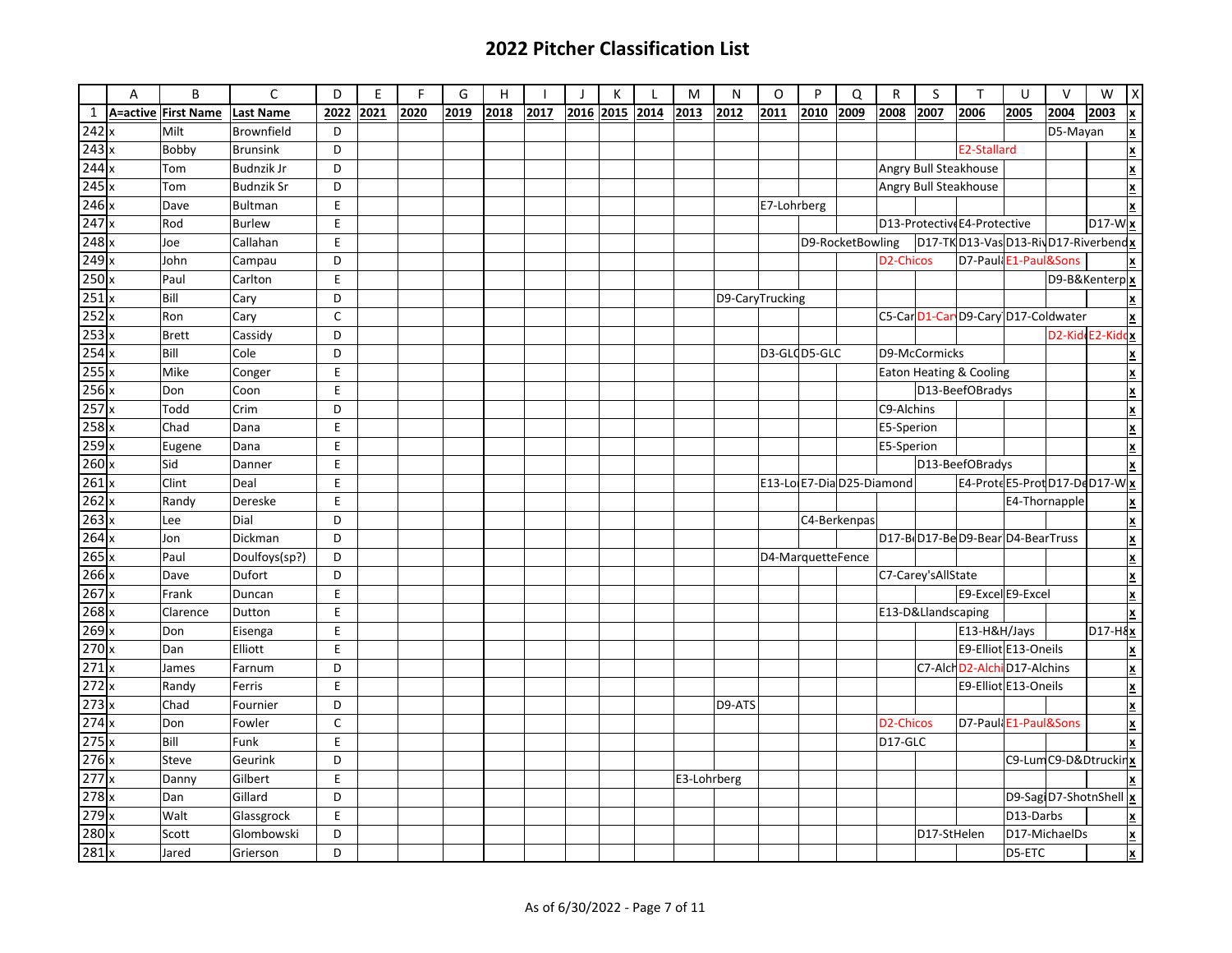|                  | A | B                   | $\mathsf{C}$     | D            | E    | F    | G    | H    |      |      | K    |      | M           | N          | $\circ$                       | P                                                                            | $\Omega$     | ${\sf R}$  | S                      | $\mathsf{T}$                                       | U           | $\vee$                                          | W          | $\boldsymbol{\mathsf{X}}$       |
|------------------|---|---------------------|------------------|--------------|------|------|------|------|------|------|------|------|-------------|------------|-------------------------------|------------------------------------------------------------------------------|--------------|------------|------------------------|----------------------------------------------------|-------------|-------------------------------------------------|------------|---------------------------------|
| $\mathbf{1}$     |   | A=active First Name | <b>Last Name</b> | 2022         | 2021 | 2020 | 2019 | 2018 | 2017 | 2016 | 2015 | 2014 | 2013        | 2012       | 2011                          | 2010                                                                         | 2009         | 2008       | 2007                   | 2006                                               | 2005        | 2004                                            | 2003       | <u> x</u>                       |
| 282              |   | Stan                | Grochouski       | E            |      |      |      |      |      |      |      |      |             |            |                               | E9-Belding                                                                   |              |            |                        |                                                    |             |                                                 |            | İΧ                              |
| $283 \times$     |   | Rick                | Grogg            | E            |      |      |      |      |      |      |      |      |             |            | E3-Thornapple                 |                                                                              |              |            |                        | E7-Roric E5-Rorick                                 |             |                                                 |            | x                               |
| 284              |   | Kevin               | Gruppen          | C            |      |      |      |      |      |      |      |      |             |            |                               |                                                                              |              |            | C3-OelD7-Oetman        |                                                    |             | C3-WestMIMerchants                              |            | X                               |
| 285x             |   | Steve               | Hamlin           | D            |      |      |      |      |      |      |      |      |             |            |                               |                                                                              |              |            |                        | D13-FlynnExcaD17-PaD4-LTLCE2-LTLC                  |             |                                                 | $ES-HH(X)$ |                                 |
| 286              |   | Steve               | Hayes            | E            |      |      |      |      |      |      |      |      |             |            |                               |                                                                              |              | Thornapple |                        |                                                    |             |                                                 |            | X                               |
| 287              |   | Greg                | Heath Sr.        | E            |      |      |      |      |      |      |      |      |             |            | C9-HastingsHeat(0-2) E9-Deals |                                                                              |              |            |                        |                                                    |             |                                                 |            | $\frac{\mathbf{x}}{\mathbf{r}}$ |
| 288              |   | Dan                 | Hector           | E            |      |      |      |      |      |      |      |      |             |            |                               |                                                                              |              |            | E9-EatonH&C            |                                                    |             |                                                 |            | X                               |
| $289$ x          |   | Jamie               | Hector           | E            |      |      |      |      |      |      |      |      |             |            |                               |                                                                              |              |            |                        | E13-D&I E13-Onondaga                               |             |                                                 |            | x                               |
| 290              |   | Rick                | Hector           | D            |      |      |      |      |      |      |      |      |             |            |                               |                                                                              |              |            |                        | C9-BerlC9-Alc C9-Sma C5-SOS D25-SOC9-Dela B5-Delax |             |                                                 |            |                                 |
| 291              |   | Ron                 | Heflin           | E            |      |      |      |      |      |      |      |      |             |            |                               |                                                                              |              |            |                        | E7-Rorick                                          |             |                                                 |            | lx                              |
| 292              |   | Todd                | Heflin           | E            |      |      |      |      |      |      |      |      |             |            |                               |                                                                              |              |            |                        |                                                    | E5-Rorick   |                                                 |            | X                               |
| $\overline{293}$ |   | Chris               | Heinlein         | B            |      |      |      |      |      |      |      |      |             |            | <b>B1-Thunder</b>             |                                                                              |              |            | C7-Gilli D17-BearTruss |                                                    |             |                                                 |            | X                               |
| $294 \times$     |   | Randy               | Heinlein         | D            |      |      |      |      |      |      |      |      |             |            |                               |                                                                              |              |            |                        | D17-BeD9-BearD4-BeaD4-BeaE1-BeaX                   |             |                                                 |            |                                 |
| 295              |   | Brett               | Herold           | E            |      |      |      |      |      |      |      |      |             |            |                               | E9-FreeE9-FreeportMilling<br>D17-JR(D9-JRCD17-B D9-BCFD4-BCLE2-BCPE5-BCPizza |              |            |                        |                                                    |             |                                                 |            | ×                               |
| 296              |   | Francis             | Hiar             | E            |      |      |      |      |      |      |      |      |             |            |                               |                                                                              |              |            |                        |                                                    |             |                                                 |            | ΙX                              |
| $\overline{297}$ |   | Tony                | Histed           | E            |      |      |      |      |      |      |      |      |             | D17-Munger |                               |                                                                              |              |            |                        |                                                    |             |                                                 |            |                                 |
| 298x             |   | Paul                | Hoisington Sr    | $\mathsf{C}$ |      |      |      |      |      |      |      |      |             |            |                               |                                                                              |              |            |                        | C2-BCCC9-BCC4-BCCC3-BCCID1-BartD13-BaD5-Barlx      |             |                                                 |            |                                 |
| 299              |   | Steve               | Hopkins          | E            |      |      |      |      |      |      |      |      | E9-Dustin   |            |                               |                                                                              |              |            |                        |                                                    |             |                                                 |            | X                               |
| 300              |   | Dale                | Hopper           | D            |      |      |      |      |      |      |      |      |             |            | D9-ChampionGlass              |                                                                              |              |            | D13-CHD5-ChampionGlass |                                                    | E9-Champion |                                                 |            | ×                               |
| $301 \times$     |   | Jeremy              | Howard           | D            |      |      |      |      |      |      |      |      |             |            |                               |                                                                              |              |            | E2-ExcelAppraisal      |                                                    |             |                                                 |            |                                 |
| 302x             |   | Ed                  | Huisman          | $\mathsf{C}$ |      |      |      |      |      |      |      |      |             |            |                               |                                                                              |              |            |                        |                                                    |             | C7-Buis C5-Buis C7-Buis x                       |            |                                 |
| $303 \times$     |   | Mark                | Huntley          | $\sf E$      |      |      |      |      |      |      |      |      |             |            |                               |                                                                              |              |            | E3-HiSkore/Labadie     |                                                    |             |                                                 |            |                                 |
| 304              |   | Dennis              | Hyatt            | E            |      |      |      |      |      |      |      |      |             |            |                               | D17-D&L                                                                      |              |            |                        |                                                    |             |                                                 |            | lx                              |
| 305              |   | Lee                 | Ingles           | $\mathsf{C}$ |      |      |      |      |      |      |      |      |             |            |                               |                                                                              |              |            |                        | D3-LumberCom C9-Lum C9-D&Dtruckir                  |             |                                                 |            |                                 |
| 306              |   | Harold              | Inman            | E            |      |      |      |      |      |      |      |      |             |            |                               |                                                                              |              |            | E1-Wo E9-Woodhaven     |                                                    |             |                                                 |            |                                 |
| 307              |   | Robert              | Jackson          | $\sf E$      |      |      |      |      |      |      |      |      |             |            | E9-FreeportHuskies            |                                                                              |              |            | E13-Area Merchants     |                                                    |             |                                                 |            | ×                               |
| 308              |   | Brady               | Jacobs           | E            |      |      |      |      |      |      |      |      |             |            | D17-MLD-17MungerFiremen       |                                                                              |              |            | D7-Munger              |                                                    |             |                                                 |            | ×                               |
| $\overline{309}$ |   | Vic                 | Jones            | D            |      |      |      |      |      |      |      |      |             |            |                               |                                                                              |              |            |                        | D9-AirteD17-Airtech                                |             |                                                 |            | ΙX                              |
| 310              |   | Mike                | Kalmink          | E            |      |      |      |      |      |      |      |      | E3-Lohrberg |            | E7-Loh E13-LohrbergSales      |                                                                              |              |            |                        |                                                    |             |                                                 |            |                                 |
| 311x             |   | Brian               | Kattong          | D            |      |      |      |      |      |      |      |      |             |            |                               |                                                                              |              |            |                        | D <sub>2</sub> -Alchins                            |             | D5-AlclC13-Aldx                                 |            |                                 |
| $312 \times$     |   | Brian               | Keidel           | C            |      |      |      |      |      |      |      |      |             |            |                               |                                                                              |              |            |                        |                                                    |             | C4-Buzz B9-Buzz                                 |            | lχ                              |
| 313              |   | Mike                | King             | $\mathsf{C}$ |      |      |      |      |      |      |      |      |             |            |                               |                                                                              |              |            |                        | D13-VasD13-Riversben D3-Rivex                      |             |                                                 |            |                                 |
| $314 \times$     |   | Gary                | Kruger           | C            |      |      |      |      |      |      |      |      |             |            |                               |                                                                              |              |            |                        | C2-Communique B7-Communiquest                      |             |                                                 |            | X                               |
| 315x             |   | Randy               | Kruger           | D            |      |      |      |      |      |      |      |      |             |            |                               |                                                                              |              |            | C7-Carey'sAllState     |                                                    |             |                                                 |            | ۱x.                             |
| 316x             |   | Rich                | Kruger           | E            |      |      |      |      |      |      |      |      |             |            |                               |                                                                              |              | E9-Deals   |                        |                                                    |             |                                                 |            | $\vert$ x                       |
| 317x             |   | Randy               | Kull             | C            |      |      |      |      |      |      |      |      |             |            |                               |                                                                              |              |            |                        |                                                    |             | $\overline{\text{C5-} \text{Mas}}$ D17-M M4-Max |            |                                 |
| 318x             |   | Andy                | Lafave           | $\mathsf{C}$ |      |      |      |      |      |      |      |      | C3-Mayan    |            |                               |                                                                              |              |            |                        |                                                    |             |                                                 |            | X                               |
| 319x             |   | Pat                 | Lalonde          | E            |      |      |      |      |      |      |      |      |             |            | D17-JR(D9-JRConst             |                                                                              |              |            |                        |                                                    |             |                                                 |            | x                               |
| 320              |   | Gordie              | Lampman          | D            |      |      |      |      |      |      |      |      |             |            |                               |                                                                              | D2-Wrightway |            |                        | C4-Abies C7-Abie C7-Abie D9-Abis                   |             |                                                 |            |                                 |
| 321              |   | Casey               | Landskroener     | D            |      |      |      |      |      |      |      |      |             |            |                               |                                                                              |              |            |                        | D17-TKInter/VassarBar                              |             |                                                 |            | x                               |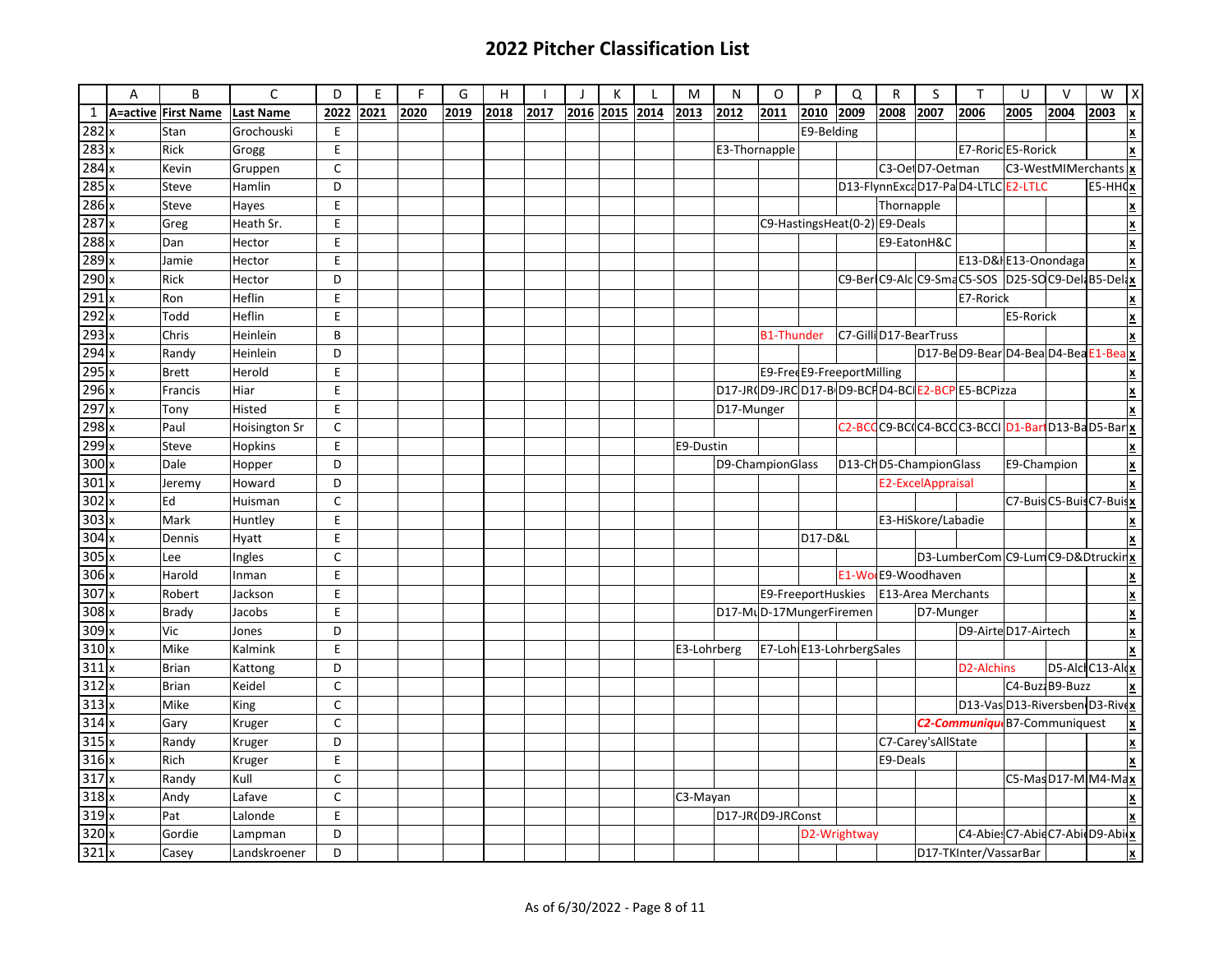|                          | A | B                   | $\mathsf{C}$     | D            | E    | F.   | G    | H    |      | К         |                        | M    | N                              | O                 | P                 | Q                  | $\mathsf{R}$        | S                       | $\mathsf{T}$                                 | U            | $\vee$         | W                      | X                                     |
|--------------------------|---|---------------------|------------------|--------------|------|------|------|------|------|-----------|------------------------|------|--------------------------------|-------------------|-------------------|--------------------|---------------------|-------------------------|----------------------------------------------|--------------|----------------|------------------------|---------------------------------------|
| $\mathbf{1}$             |   | A=active First Name | <b>Last Name</b> | 2022         | 2021 | 2020 | 2019 | 2018 | 2017 | 2016 2015 | 2014                   | 2013 | 2012                           | 2011              | 2010              | 2009               | 2008                | 2007                    | 2006                                         | 2005         | 2004           | 2003                   |                                       |
|                          |   | Ed                  | Langford         | E            |      |      |      |      |      |           |                        |      |                                |                   |                   | E4-Cal'sParty      |                     |                         |                                              |              |                |                        |                                       |
| $\frac{322}{323} \times$ |   | Mike                | Leigib           | D            |      |      |      |      |      |           |                        |      |                                |                   |                   |                    |                     |                         |                                              |              |                | C1-Roo C5-Cali x       |                                       |
| $324 \times$             |   | Kevin               | Lewis            | D            |      |      |      |      |      |           |                        |      |                                |                   |                   | C5-CrdC9-Shockers  |                     |                         |                                              |              |                |                        |                                       |
| 325x                     |   | Brandon             | Little           | E            |      |      |      |      |      |           |                        |      |                                | D9-RocketBar      |                   |                    |                     |                         |                                              |              |                |                        |                                       |
| $326 \times$             |   | Roger               | Lossing          | D            |      |      |      |      |      |           |                        |      |                                |                   |                   |                    |                     |                         |                                              |              |                | $D17-MC9-Hicl$         |                                       |
| 327                      |   | Jeff                | Lovell           | $\mathsf{C}$ |      |      |      |      |      |           |                        |      |                                | C7-Ber B2-Thunder |                   |                    | <b>B1-Lightning</b> |                         |                                              |              |                | B1-Spo B1-Sportsmans   |                                       |
| 328                      |   | Ed                  | Lundy            | D            |      |      |      |      |      |           |                        |      |                                |                   |                   |                    |                     |                         |                                              | D9-TriCounty |                |                        |                                       |
| 329x                     |   | Ron                 | Lutke            | E            |      |      |      |      |      |           |                        |      |                                |                   |                   |                    |                     | E9-Woodhaven            |                                              |              |                | D <sub>17-H</sub>      |                                       |
| $330 \times$             |   | <b>Brent</b>        | Lynch            | $\mathsf{C}$ |      |      |      |      |      |           |                        |      |                                |                   |                   |                    |                     |                         |                                              | B4-Munger    |                |                        | $\pmb{\mathsf{x}}$                    |
| 331                      |   | Steve               | Macki            | D            |      |      |      |      |      |           |                        |      |                                |                   |                   |                    |                     |                         | D5-Mc(C9-Subu C2-Sub C9-Sub D1-Sub x         |              |                |                        |                                       |
| 332                      |   | Rick                | Matelski         | D            |      |      |      |      |      |           | D7-BaC9-Fly E5-Ricky's |      | <b>E1-Farenheit</b>            |                   |                   |                    |                     |                         | C9-BayStOrtho                                |              |                |                        |                                       |
| 333)                     |   | Seth                | Mathews          | E            |      |      |      |      |      |           |                        |      |                                |                   |                   | E5-Thornapple      |                     |                         |                                              |              |                |                        |                                       |
| $334 \times$             |   | Delbert             | <b>McCalkie</b>  | E            |      |      |      |      |      |           |                        |      |                                |                   |                   |                    |                     |                         |                                              | D17-Monarch  |                |                        | $\underline{\mathbf{x}}$              |
| 335                      |   | Dan                 | McCallum         | E            |      |      |      |      |      |           |                        |      |                                |                   |                   |                    |                     |                         |                                              |              |                | $\sqrt{B4-Kel}$        |                                       |
| $336 \times$             |   | Clayton             | McGovern         | $\mathsf{C}$ |      |      |      |      |      |           |                        |      |                                |                   |                   |                    |                     |                         |                                              |              | C5-Cheboygan   |                        | $\boldsymbol{\underline{\mathsf{x}}}$ |
| $337 \times$             |   | Mike                | Moat             | D            |      |      |      |      |      |           |                        |      |                                |                   |                   | C7-Enterprise      |                     |                         |                                              |              |                |                        |                                       |
| $338 \times$             |   | Mike                | Morrison         | D            |      |      |      |      |      |           |                        |      | D17-Gushow                     |                   |                   |                    |                     | D17-DD17-R8D9-Masterkey |                                              |              | C5-MasC13-Cubs |                        | X                                     |
| 339                      |   | Lee                 | Nadeua           | D            |      |      |      |      |      |           |                        |      | D13-DeLau                      |                   |                   |                    |                     |                         |                                              |              |                |                        |                                       |
| 340                      |   | <b>Brett</b>        | Neal             | D            |      |      |      |      |      |           |                        |      |                                |                   |                   |                    |                     |                         | Angry Bull Steakhouse (Canadien Player)      |              |                |                        | $\overline{\mathbf{x}}$               |
| $341 \times$             |   | Dan                 | <b>Neff</b>      | $\mathsf C$  |      |      |      |      |      |           |                        |      |                                |                   |                   |                    |                     |                         | C9-AbidC9-SubuC2-Sub B5-Upt M4-Max           |              |                |                        |                                       |
| $342 \times$             |   | Stan                | <b>Neff</b>      | E            |      |      |      |      |      |           |                        |      | D13-BayStreet                  |                   |                   |                    |                     | C5-BayStOrtho           |                                              |              |                | E7-BayStOrtho E9-Bay x |                                       |
| $343 \times$             |   | Lee                 | <b>Nichols</b>   | D            |      |      |      |      |      |           |                        |      |                                |                   |                   |                    |                     |                         | C5-Blues                                     |              |                |                        |                                       |
| 344                      |   | Lee                 | Noel             | C            |      |      |      |      |      |           |                        |      | C5-Berkenpas                   |                   | <b>B2-Thunder</b> |                    | C <sub>1</sub> -Ne  |                         | C5-NeilC7-NeitzC9-ClasC3-CarC3-Caryx         |              |                |                        |                                       |
| 345                      |   | Dale                | <b>Nutt</b>      | E            |      |      |      |      |      |           |                        |      | D13-TannerFar D9-Tan E9-Tanner |                   |                   |                    |                     | C9-Tri(C7-TriCounty     |                                              | D9-TriCounty |                |                        |                                       |
| 346                      |   | Steve               | Oetman           | C            |      |      |      |      |      |           |                        |      |                                |                   | C2-Oetman         |                    |                     | D7-Oetman               |                                              | D13-Oetman   |                |                        |                                       |
| 347x                     |   | Steve               | O'Keefe          | $\mathsf{C}$ |      |      |      |      |      |           |                        |      |                                |                   |                   | B3-CareyAllstate   |                     |                         |                                              |              |                |                        |                                       |
| 348                      |   | <b>Brent</b>        | Olsen            | D            |      |      |      |      |      |           |                        |      |                                |                   |                   |                    |                     |                         |                                              |              | C9-LumberCo    | $D13-D8$               |                                       |
| 349                      |   | Ernie               | Olson            | E            |      |      |      |      |      |           |                        |      |                                |                   |                   |                    |                     |                         | E7-Thor E4-Thornapple E7-Tho x               |              |                |                        |                                       |
| $350 \times$             |   | <b>Buddy</b>        | Ormsbee          | E            |      |      |      |      |      |           |                        |      |                                |                   |                   |                    |                     |                         | E2-BCPE5-BCPi2E13-CalsMobileE9-Bay x         |              |                |                        |                                       |
| 351x                     |   | Grant               | Patterson        | M            |      |      |      |      |      |           |                        |      |                                |                   |                   |                    |                     |                         |                                              |              |                | $M3-Mi$                |                                       |
| 352x                     |   | Ron                 | Perry            | D            |      |      |      |      |      |           |                        |      |                                |                   |                   |                    |                     |                         | D9-Smalltown                                 |              |                |                        |                                       |
| 353                      |   | Don                 | Petro            | E            |      |      |      |      |      |           |                        |      | E4-TimberOaks                  |                   |                   |                    |                     |                         |                                              |              |                |                        |                                       |
| 354x                     |   | Eric                | Pettingill       | E            |      |      |      |      |      |           |                        |      |                                |                   |                   | E9-FreeportMilling |                     |                         |                                              |              |                |                        |                                       |
| 355x                     |   | Dale                | Pleiness         | D            |      |      |      |      |      |           |                        |      |                                |                   |                   |                    | D17-HaD3-Ludington  |                         |                                              |              |                |                        |                                       |
| 356x                     |   | Lyle                | Popp             | $\mathsf{C}$ |      |      |      |      |      |           |                        |      |                                |                   |                   |                    |                     |                         | D9-M4 D13-M46ers                             |              |                | $D2-M4$                |                                       |
| 357                      |   | Gary                | Porter           | D            |      |      |      |      |      |           |                        |      | D13-ASM                        |                   |                   |                    |                     |                         |                                              |              |                |                        | $\boldsymbol{\mathsf{x}}$             |
| 358                      |   | Jim                 | Potter           | D            |      |      |      |      |      |           |                        |      |                                |                   |                   |                    |                     |                         | C5-Bay C5-BAS D13-BAS E7-BayStOrtho E9-Bay x |              |                |                        |                                       |
| $359 \times$             |   | Jim                 | Primus           | D            |      |      |      |      |      |           |                        |      | D5-BASD7-BASES                 |                   |                   |                    |                     |                         |                                              |              |                | $\overline{D13-D8}$    |                                       |
| 360 x                    |   | Chris               | Rector           | E            |      |      |      |      |      |           |                        |      |                                |                   |                   |                    |                     | E9-Thornapple           |                                              |              |                |                        | $\underline{\textbf{x}}$              |
| 361x                     |   | Bill                | Redmond          | D            |      |      |      |      |      |           |                        |      |                                |                   |                   |                    |                     |                         | D13-BeefOBradys                              |              |                |                        | $\mathbf{x}$                          |
|                          |   |                     |                  |              |      |      |      |      |      |           |                        |      |                                |                   |                   |                    |                     |                         |                                              |              |                |                        |                                       |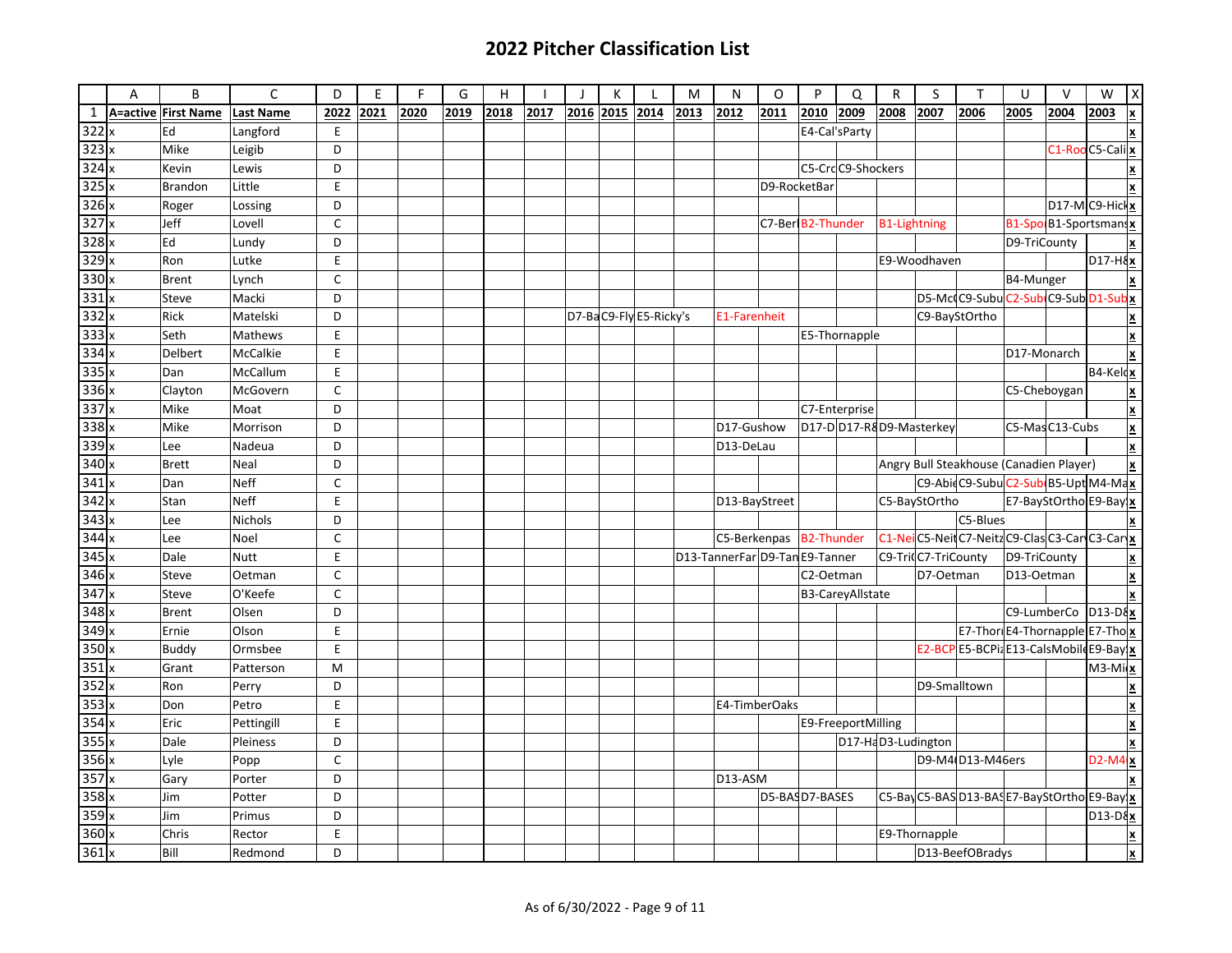|              | A        | B                   | $\mathsf{C}$     | D            | E    | F    | G    | H    |      | - 1 | К         | L    | M            | N                                | O            | P                      | Q                    | $\mathsf{R}$           | S                     | т                                                                  | U                        | $\vee$                             | W    | $\boldsymbol{\mathsf{X}}$ |
|--------------|----------|---------------------|------------------|--------------|------|------|------|------|------|-----|-----------|------|--------------|----------------------------------|--------------|------------------------|----------------------|------------------------|-----------------------|--------------------------------------------------------------------|--------------------------|------------------------------------|------|---------------------------|
| $\mathbf{1}$ | A=active | <b>First Name</b>   | <b>Last Name</b> | 2022         | 2021 | 2020 | 2019 | 2018 | 2017 |     | 2016 2015 | 2014 | 2013         | 2012                             | 2011         | 2010                   | 2009                 | 2008                   | 2007                  | 2006                                                               | 2005                     | 2004                               | 2003 | <u> x</u>                 |
| 362x         |          | Johnny              | Reid             | D            |      |      |      |      |      |     |           |      |              |                                  |              |                        |                      | Thornapple             |                       |                                                                    |                          |                                    |      | x                         |
| 363x         |          | <b>Brandon</b>      | Reindehl         | E            |      |      |      |      |      |     |           |      |              |                                  |              |                        |                      |                        |                       |                                                                    |                          |                                    |      | $\overline{\mathbf{x}}$   |
| 364x         |          | Ed                  | Rokisros         | E            |      |      |      |      |      |     |           |      |              |                                  |              |                        |                      |                        | D17-ETC               |                                                                    |                          |                                    |      | ×                         |
| 365x         |          | Mike                | Saylor           | D            |      |      |      |      |      |     |           |      |              |                                  |              |                        |                      |                        |                       |                                                                    | C <sub>2</sub> -Suburban |                                    |      | x                         |
| $366 \times$ |          | <b>Brian</b>        | Schank           | E            |      |      |      |      |      |     |           |      |              |                                  |              |                        |                      |                        | E3-HiSD17-StHelen     |                                                                    | B9-Roofs                 |                                    |      | ×                         |
| 367x         |          | Lee                 | Schley           | E            |      |      |      |      |      |     |           |      |              |                                  |              |                        |                      |                        | D13-FlyE7-PartyShoppe |                                                                    |                          |                                    |      | $\vert$ x                 |
| $368 \times$ |          | Don                 | Shaner           | E            |      |      |      |      |      |     |           |      |              |                                  |              | D13-Post22             |                      |                        |                       | D13-BeefOBradys                                                    |                          |                                    |      | $\vert$ x                 |
| 369x         |          | Pat                 | Sharkey          | D            |      |      |      |      |      |     |           |      |              |                                  |              | E2-Cal' E4-Cal's Party |                      |                        |                       |                                                                    |                          |                                    |      | X                         |
| $370 \times$ |          | Jeff                | Sherman          | $\mathsf{C}$ |      |      |      |      |      |     |           |      |              |                                  |              |                        |                      |                        |                       |                                                                    |                          | B7-And B7-Andreas                  |      | ×                         |
| 371x         |          | Wally               | Sidelko          | D            |      |      |      |      |      |     |           |      |              |                                  |              |                        | D5-GraylingMoose     |                        |                       |                                                                    | B9-Roofs                 |                                    |      | x                         |
| 372x         |          | Kenyon(Ken) Simmons |                  | E            |      |      |      |      |      |     |           |      |              |                                  |              |                        |                      |                        | E9-EatonH&C           |                                                                    |                          | E4-Thornapple E7-Tho x             |      |                           |
| 373x         |          | Joe                 | Slagter          | $\mathsf{C}$ |      |      |      |      |      |     |           |      |              |                                  |              |                        |                      |                        | D1-StallardAsphalt    |                                                                    |                          |                                    |      |                           |
| $374 \times$ |          | Gary                | Spiker           | D            |      |      |      |      |      |     |           |      |              |                                  |              |                        |                      |                        |                       |                                                                    |                          | D17-BayCity                        |      | ×                         |
| 375x         |          | Tim                 | Stallard         | D            |      |      |      |      |      |     |           |      |              | D5-StallardAsphalt               |              |                        |                      |                        | Stallard Asphalt      |                                                                    |                          |                                    |      | lx.                       |
| 376x         |          | Troy                | Stowell          | E            |      |      |      |      |      |     |           |      |              |                                  |              |                        |                      |                        | E2-ExcelAppraisal     |                                                                    |                          |                                    |      |                           |
| 377x         |          | Kurt                | Streeter         | D            |      |      |      |      |      |     |           |      |              |                                  |              |                        |                      |                        |                       | D7-MuD17-MuD7-MuD17-ME7-MuLX                                       |                          |                                    |      |                           |
| 378x         |          | Jerald(JR)          | Summey           | $\sf E$      |      |      |      |      |      |     |           |      |              |                                  | E4-TJRampitt |                        |                      |                        |                       | D13-ProtectiveD9-CaryTrucking                                      |                          |                                    |      | X                         |
| $379 \times$ |          | Robert              | Swatzendruber    | E            |      |      |      |      |      |     |           |      |              |                                  |              |                        |                      |                        | E13-D&Llandscaping    |                                                                    |                          |                                    |      |                           |
| 380 x        |          | Rick                | Swiderick        | D            |      |      |      |      |      |     |           |      |              |                                  |              |                        |                      |                        |                       |                                                                    |                          | D9-Kof(D13-KcD17-Kc <mark>x</mark> |      |                           |
| 381x         |          | <b>Bob</b>          | Tanner           | E            |      |      |      |      |      |     |           |      |              |                                  |              | E9-Tanner              |                      |                        |                       |                                                                    |                          |                                    |      | ×                         |
| $382 \times$ |          | Shay                | Thompson         | D            |      |      |      |      |      |     |           |      | D7-Paisano's |                                  |              | E7-MOST                |                      |                        |                       |                                                                    |                          |                                    |      | x                         |
| $383 \times$ |          | James               | Tow              | D            |      |      |      |      |      |     |           |      |              |                                  |              |                        |                      |                        |                       | D5-Exc E2-ExcelAppra E9-Excel E13-Onondaga                         |                          |                                    |      | $\underline{\mathbf{x}}$  |
| $384 \times$ |          | Tom                 | Vanblaricom      | E            |      |      |      |      |      |     |           |      |              |                                  |              |                        |                      |                        |                       | D7-Am D9-Am D5-Exc E2-ExcelAppra E9-Excel E9-Excel                 |                          |                                    |      | x                         |
| 385x         |          | Darrin              | VanderArk        | C            |      |      |      |      |      |     |           |      |              | C7-PricD9-PricD9-PrioD7-Priority |              |                        | D7-Priority          |                        |                       | E1-Prio E13-Prio E7-Priority                                       |                          |                                    |      | $\vert$ x                 |
| 386x         |          | Pete                | Vanderharr       | C            |      |      |      |      |      |     |           |      |              |                                  |              |                        |                      |                        |                       |                                                                    |                          | C1-Roofs                           |      | ×                         |
| 387x         |          | John                | VanderVeen       | $\mathsf{C}$ |      |      |      |      |      |     |           |      |              |                                  |              |                        | C7-Enterprise        |                        |                       |                                                                    |                          |                                    |      |                           |
| $388 \times$ |          | Bill                | Vaneerden        | $\mathsf{C}$ |      |      |      |      |      |     |           |      |              |                                  |              |                        |                      |                        |                       | C4-Berkenpas C3-Oe D13-A1Asphalt C7-Buis C5-Buis C7-Buist          |                          |                                    |      |                           |
| $389 \times$ |          | Joe                 | VanHeitsma       | E            |      |      |      |      |      |     |           |      |              |                                  |              | E9-Belding             |                      |                        |                       |                                                                    |                          | D7-Stal D5-Stal x                  |      |                           |
| 390x         |          | Ken                 | VanKoevering     | $\mathsf{C}$ |      |      |      |      |      |     |           |      |              |                                  |              | C9-Enterprise          |                      |                        |                       |                                                                    |                          | C9-Eike C7-Eike C4-Eike x          |      |                           |
| 391x         |          | Tom                 | Vargo            | E            |      |      |      |      |      |     |           |      |              |                                  |              | E3-Flynn's             |                      |                        |                       |                                                                    |                          |                                    |      | X                         |
| 392          |          | Danny               | Vis              | C            |      |      |      |      |      |     |           |      |              |                                  |              |                        | C7-Ent C4-Enterprise |                        |                       |                                                                    |                          |                                    |      |                           |
| $393 \times$ |          | Randy               | Wade             | D            |      |      |      |      |      |     |           |      |              |                                  |              |                        |                      |                        |                       | C3-SV4 D1-SV4 D4-SV C9-SuperiorVa D2-Ma D13-Ma D5-Ma D5-Ma D13-M X |                          |                                    |      |                           |
| $394 \times$ |          | Andy                | Wadsworth        | E            |      |      |      |      |      |     |           |      |              |                                  |              |                        |                      |                        |                       | E13-Rich E9-Richville                                              |                          |                                    |      | İΧ                        |
| 395x         |          | Chuck               | Walters          | E            |      |      |      |      |      |     |           |      |              |                                  |              |                        |                      |                        |                       | E9-Excel E9-Excel                                                  |                          |                                    |      | ∣x                        |
| 396x         |          | Morgan              | Walters          | E            |      |      |      |      |      |     |           |      |              |                                  | E7-Nicks     |                        |                      |                        |                       |                                                                    |                          |                                    |      | X                         |
| 397x         |          | Claire              | Waterson         | $\sf E$      |      |      |      |      |      |     |           |      |              |                                  |              |                        |                      |                        |                       | E5-BCPizza                                                         |                          |                                    |      | x                         |
| 398x         |          | <b>Bob</b>          | Weiler           | C            |      |      |      |      |      |     |           |      |              |                                  |              |                        |                      | C <sub>2</sub> -M46ers |                       |                                                                    |                          | D7-M4(C5-M4 D2-M4 x                |      |                           |
| 399x         |          | Randy               | West             | D            |      |      |      |      |      |     |           |      |              |                                  |              |                        |                      |                        |                       |                                                                    | D5-Mayan                 |                                    |      | L                         |
| $400 \times$ |          | Jamie               | Wheelock         | D            |      |      |      |      |      |     |           |      |              |                                  | D5-BASES     |                        |                      |                        |                       | D17-ChC7-Cheboygan Merchants                                       |                          |                                    |      | ≝                         |
| $401 \times$ |          | Nolan               | Wiebma           | E            |      |      |      |      |      |     |           |      |              |                                  |              | D17-Koster             |                      |                        |                       |                                                                    |                          |                                    |      | x                         |